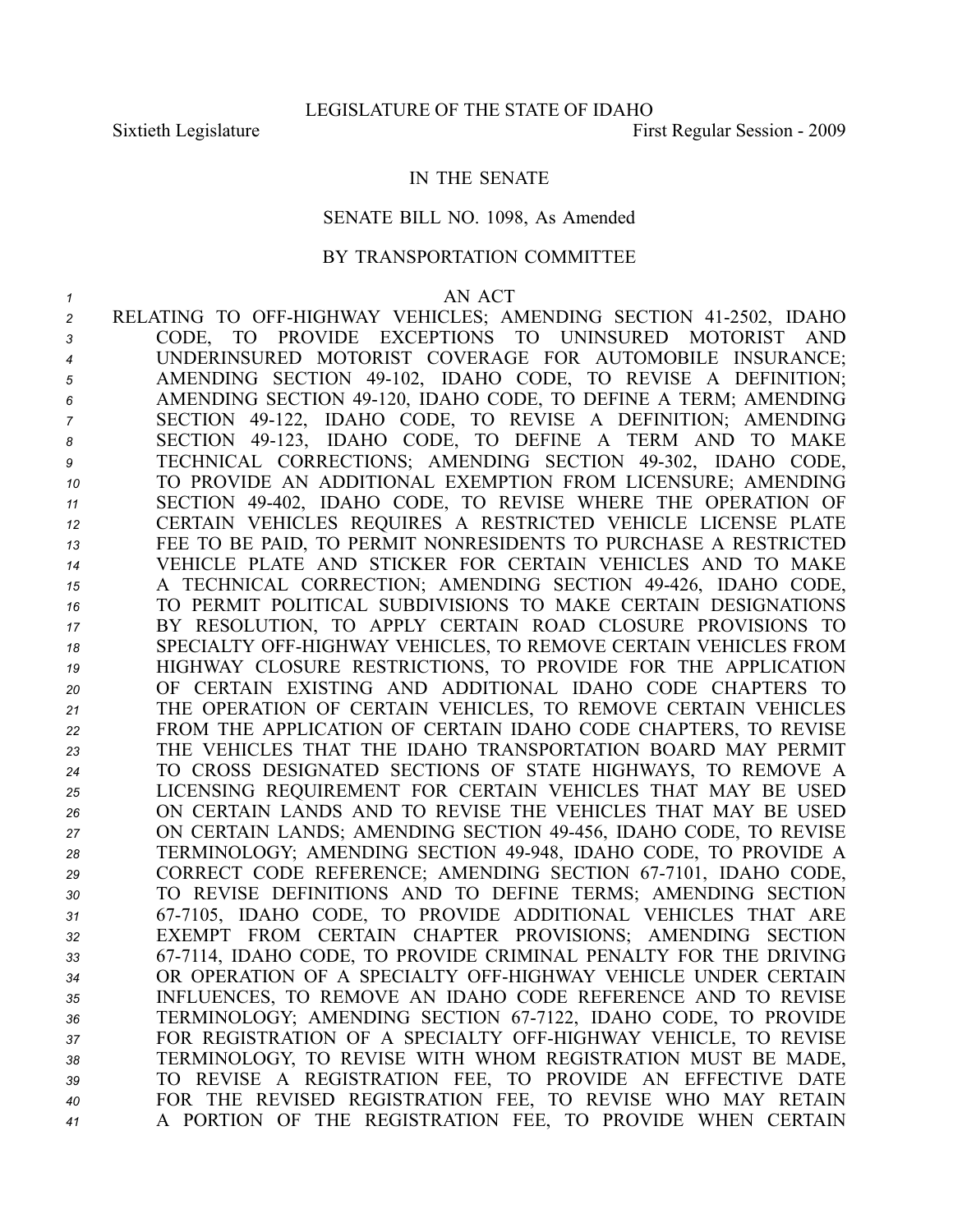VEHICLES MUST BE REGISTERED, TO PROVIDE FOR THE PLACEMENT OF A REGISTRATION STICKER ON CERTAIN VEHICLES, TO PROVIDE EXCEPTIONS TO A RESTRICTED VEHICLE LICENSE PLATE REQUIREMENT AND TO PERMIT NONRESIDENTS TO PURCHASE A RESTRICTED VEHICLE LICENSE PLATE AND/OR STICKER FOR CERTAIN VEHICLES; AMENDING 6 SECTION 67-7124, IDAHO CODE, TO REMOVE A TIME REQUIREMENT FOR REGISTRATION OF CERTAIN VEHICLES BY NONRESIDENT OWNERS, TO PROVIDE FOR NONAPPLICATION OF REGISTRATION REQUIREMENTS FOR THE OWNERS OF CERTAIN VEHICLES THAT ARE CURRENTLY AND PROPERLY REGISTERED IN THE STATE OF RESIDENCE, TO REQUIRE THE NONRESIDENT OWNERS OF CERTAIN VEHICLES FROM STATES WITHOUT A REGISTRATION REQUIREMENT TO REGISTER IN IDAHO BEFORE OPERATING THE VEHICLE IN IDAHO, TO PROVIDE USE PRIVILEGES AND RESPONSIBILITIES TO NONRESIDENT OWNERS OF CERTAIN VEHICLES REGISTERED IN ANOTHER STATE; AMENDING SECTION 677126, IDAHO CODE, TO REVISE A REGISTRATION FEE AMOUNT AND THE ALLOCATION OF THE FEE AND TO RESTRICT LIABILITY OF CERTAIN ENTITIES AND EMPLOYEES REGARDING THE COLLECTION OR USE OF SUCH FEES; DECLARING AN EMERGENCY AND PROVIDING AN EFFECTIVE DATE.

*<sup>20</sup>* Be It Enacted by the Legislature of the State of Idaho:

*<sup>21</sup>* SECTION 1. That Section 412502, Idaho Code, be, and the same is hereby amended to *<sup>22</sup>* read as follows:

 412502. UNINSURED MOTORIST AND UNDERINSURED MOTORIST COVERAGE FOR AUTOMOBILE INSURANCE – EXCEPTIONS. (1) Except as otherwise provided in subsection (2) of this section, no owner's or operator's policy of motor vehicle liability insurance that is subject to the requirements of section 49-1212(1) or (2), Idaho Code, shall be delivered or issued for delivery in this state with respec<sup>t</sup> to any motor vehicle registered or principally garaged in this state unless coverage is provided therein 29 or supplemental thereto, in limits for bodily injury or death as set forth in section 49-117, Idaho Code, as amended from time to time, under provisions approved by the director of the department of insurance, for the protection of persons insured thereunder who are legally entitled to recover damages from owners or operators of uninsured and underinsured motor vehicles because of bodily injury, sickness or disease, including death, resulting therefrom.

 (2) A named insured shall have the right to reject either or both uninsured motorist coverage or underinsured motorist coverage, which rejection must be in writing or in an electronic record as authorized by the uniform electronic transactions act, chapter 50, title 28, Idaho Code, and such rejection shall be effective as to all other insureds and named insureds; and after which such rejected coverage need not be provided in or supplemental to <sup>a</sup> renewal or replacement policy issued by the same insurer or an affiliate of that insurer.

 (3) Prior to the issuance of any new policy or the first renewal or replacement of any existing policy of motor vehicle liability insurance with an effective date on or after January 1, 2009, <sup>a</sup> named insured shall be provided <sup>a</sup> standard statement approved by the director of the department of insurance, explaining in summary form, both uninsured and underinsured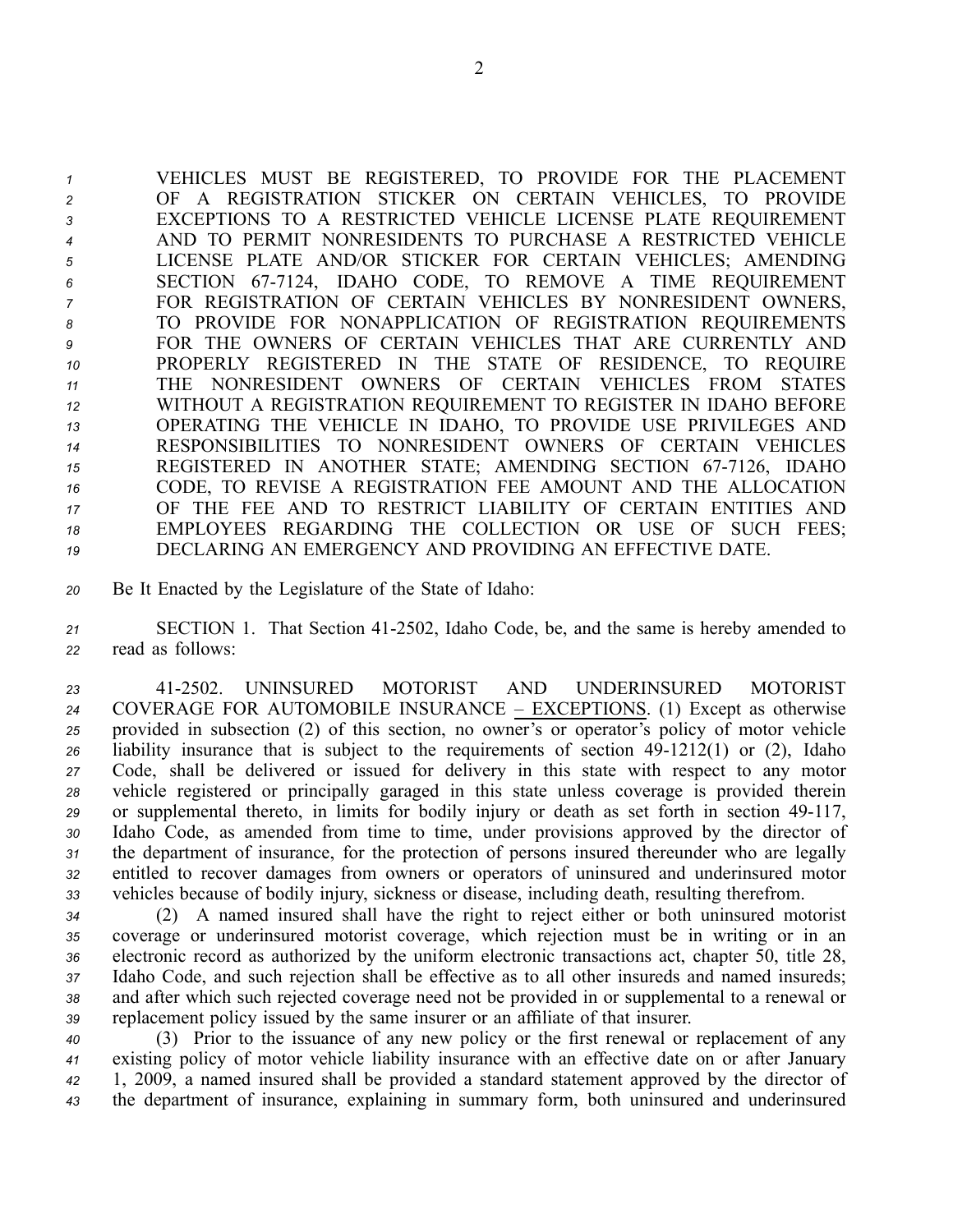*<sup>1</sup>* motorist coverage, and the different forms of underinsured motorist coverage that might be *<sup>2</sup>* available from insurers in Idaho.

*<sup>3</sup>* (4) The provisions of this section shall not apply to policies of motor vehicle liability 4 insurance for coverage on all-terrain vehicles, utility type vehicles, specialty off-highway <sup>5</sup> vehicles or motorbikes as those terms are defined in section 67-7101, Idaho Code.

*<sup>6</sup>* SECTION 2. That Section 49102, Idaho Code, be, and the same is hereby amended to *<sup>7</sup>* read as follows:

 49102. DEFINITIONS – A. (1) "Abandon" means to leave <sup>a</sup> vehicle on private property without the permission of the person having rights to the possession of the property, or on <sup>a</sup> highway or other property open to the public for the purposes of vehicular traffic or parking, or upon or within the right-of-way of any highway, for twenty-four (24) hours or *<sup>12</sup>* longer.

- *<sup>13</sup>* (2) "Abandoned vehicle" means any vehicle observed by an authorized officer or reported *<sup>14</sup>* by <sup>a</sup> member of the public to have been left within the limits of any highway or upon the *15* property of another without the consent of the property owner for a period of twenty-four (24) *16* hours or longer, except that a vehicle shall not be considered abandoned if its owner-operator *<sup>17</sup>* is unable to remove it from the place where it is located and has notified <sup>a</sup> law enforcement *<sup>18</sup>* agency and requested assistance.
- *<sup>19</sup>* (3) "Accident" means any event that results in an unintended injury or property damage *<sup>20</sup>* attributable directly or indirectly to the motion of <sup>a</sup> motor vehicle or its load, <sup>a</sup> snowmobile or *<sup>21</sup>* special mobile equipment.

*<sup>22</sup>* (4) "Actual physical control" means being in the driver's position of <sup>a</sup> motor vehicle with *<sup>23</sup>* the motor running or the vehicle moving.

*<sup>24</sup>* (5) "Administrator" means the federal highway administrator, the chief executive of the *<sup>25</sup>* federal highway administration, an agency within the U.S. department of transportation.

 (6) "Age of <sup>a</sup> motor vehicle" means the age determined by subtracting the manufacturer's year designation of the vehicle from the year in which the designated registration fee is paid. If the vehicle has the same manufacturer's year designation as the year in which the fee is paid, or if <sup>a</sup> vehicle has <sup>a</sup> manufacturer's year designation later than the year in which the fee is paid, the vehicle shall be deemed to be one (1) year old.

*<sup>31</sup>* (7) "Airconditioning equipment" means mechanical vapor compression refrigeration *<sup>32</sup>* equipment which is used to cool the driver's or passenger compartment of any motor vehicle. *<sup>33</sup>* (8) "Alcohol or alcoholic beverage" means:

- 
- *<sup>34</sup>* (a) Beer as defined in 26 U.S.C. section 5052(a), of the Internal Revenue Code;
- 

*<sup>35</sup>* (b) Wine of not less than onehalf of one percen<sup>t</sup> (.005%) of alcohol by volume; or

*<sup>36</sup>* (c) Distilled spirits as defined in section 5002(a)(8), of the Internal Revenue Code.

*<sup>37</sup>* (9) "Alley" means <sup>a</sup> public way of limited use intended only to provide access to the rear *<sup>38</sup>* or side of lots or buildings in urban districts.

39 (10) "All-terrain vehicle" or "ATV" means any recreation vehicle with three (3) or more *<sup>40</sup>* tires, weighing under nine hundred (900) pounds, fifty (50) inches or less in width, having <sup>a</sup> 41 wheelbase of sixty-one (61) inches or less, traveling on low pressure tires of ten (10) psi or *<sup>42</sup>* less, has handlebar steering and <sup>a</sup> seat designed to be straddled by the operator.

*<sup>43</sup>* (11) "Amateur radio operator." (See "Radio operator, amateur," section 49119, Idaho *<sup>44</sup>* Code)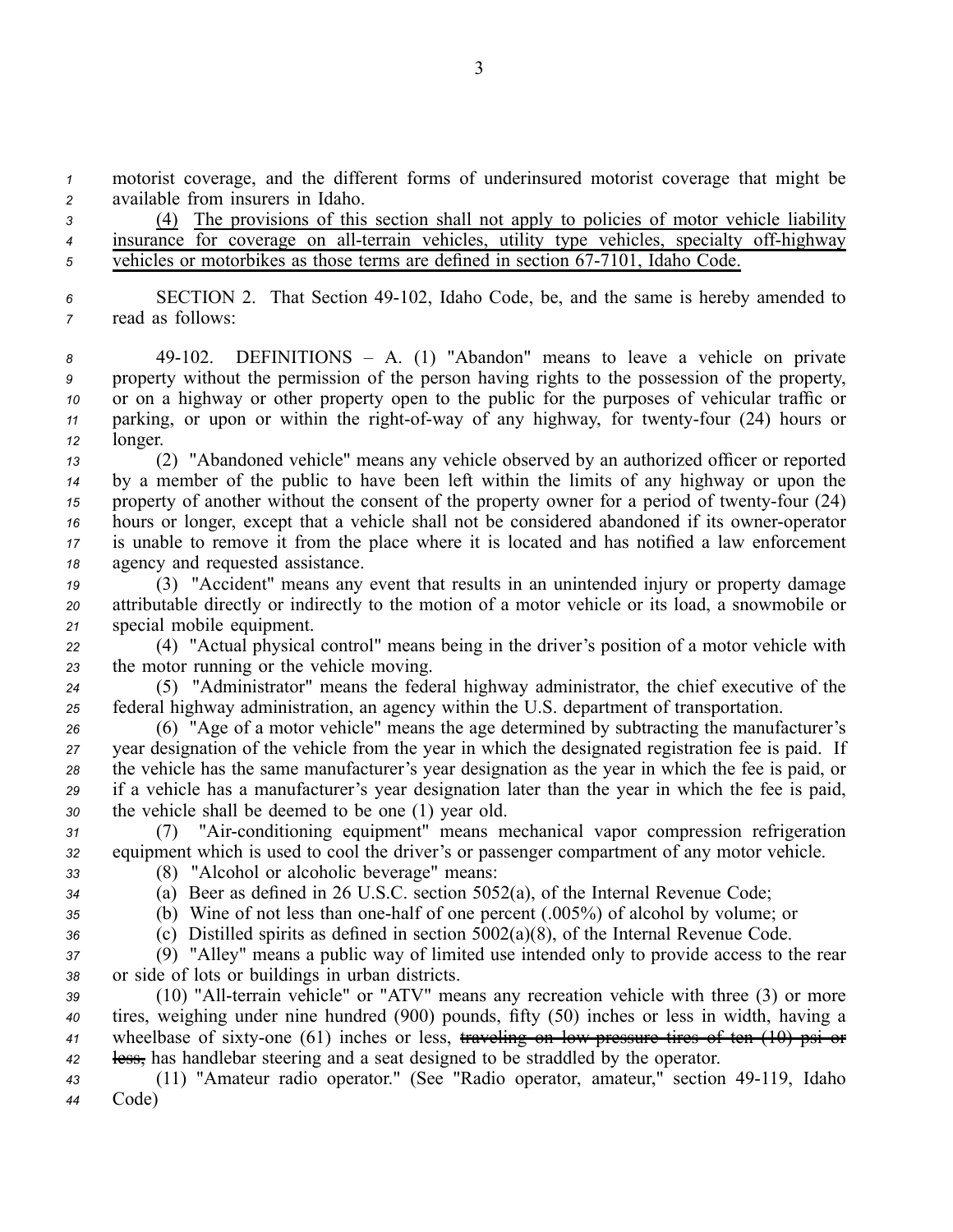*<sup>1</sup>* (12) "Ambulance" means <sup>a</sup> motor vehicle designed and used primarily for the *<sup>2</sup>* transportation of injured, sick, or deceased persons, on stretchers, cots, beds, or other devices *<sup>3</sup>* for carrying persons in <sup>a</sup> prone position.

*<sup>4</sup>* (13) "Applicant" means an individual who applies to obtain, transfer, upgrade, or renew <sup>a</sup> *<sup>5</sup>* driver's license.

 (14) "Approved driver training course" means <sup>a</sup> training course from <sup>a</sup> school licensed under the provisions of chapter 21 of this title or <sup>a</sup> driver training course approved by another United States jurisdiction provided the course was taken while an individual was <sup>a</sup> resident of that United States jurisdiction.

*<sup>10</sup>* (15) "Approved testing agency" means <sup>a</sup> person, firm, association, partnership or *<sup>11</sup>* corporation approved by the director of the Idaho state police which is:

*<sup>12</sup>* (a) In the business of testing equipment and systems;

*<sup>13</sup>* (b) Recognized by the director as being qualified and equipped to do experimental *<sup>14</sup>* testing; and

*<sup>15</sup>* (c) Not under the jurisdiction or control of any single manufacturer or supplier for an *<sup>16</sup>* affected industry.

*<sup>17</sup>* (16) "Armed forces" means the army, navy, marine corps, coast guard and the air force of *<sup>18</sup>* the United States.

19 (17) "Authorized emergency vehicle." (See "Vehicle," section 49-123, Idaho Code)

 (18) "Authorized officer" means any member of the Idaho state police, or any regularly employed and salaried deputy sheriff, or other county employee designated to perform the function of removing abandoned vehicles or junk vehicles by the board of county commissioners of the county in which <sup>a</sup> vehicle is located, or any regularly employed and salaried city peace officer or other city employee designated to perform the function of removing abandoned vehicles or junk vehicles by the city council, or <sup>a</sup> qualified person deputized or appointed by the proper authority as reserve deputy sheriff or city policeman, authorized within the jurisdiction in which the abandoned vehicle or junk vehicle is located.

*<sup>28</sup>* (19) "Authorized transportation department employee" means any employee appointed by *<sup>29</sup>* the board to perform duties relating to enforcement of vehicle laws as have been specifically *<sup>30</sup>* defined and approved by order of the board (see section 40510, Idaho Code).

*<sup>31</sup>* (20) "Auto transporter" means <sup>a</sup> vehicle combination constructed for the purpose of *<sup>32</sup>* transporting vehicles.

*<sup>33</sup>* SECTION 3. That Section 49120, Idaho Code, be, and the same is hereby amended to *<sup>34</sup>* read as follows:

 49120. DEFINITIONS – S. (1) "Saddlemount combination" means <sup>a</sup> combination of vehicles in which <sup>a</sup> truck or truck tractor tows one (1), two (2) or three (3) trucks or truck tractors, each connected by <sup>a</sup> saddle to the frame or fifth wheel of the vehicle in front of it. The saddle is <sup>a</sup> mechanism that connects the front axle of the towed vehicle to the frame or fifth wheel of the vehicle in front and functions like <sup>a</sup> fifth wheel kingpin connection. A smaller vehicle mounted completely on the frame of either the first or last vehicle may be used in <sup>a</sup> saddlemount combination.

 (2) "Safety glazing materials" means glazing materials so constructed, treated or combined with other materials as to reduce substantially, in comparison with ordinary sheet glass or plate glass, the likelihood of injury to persons by objects from exterior sources or by these safety glazing materials when they may be cracked or broken.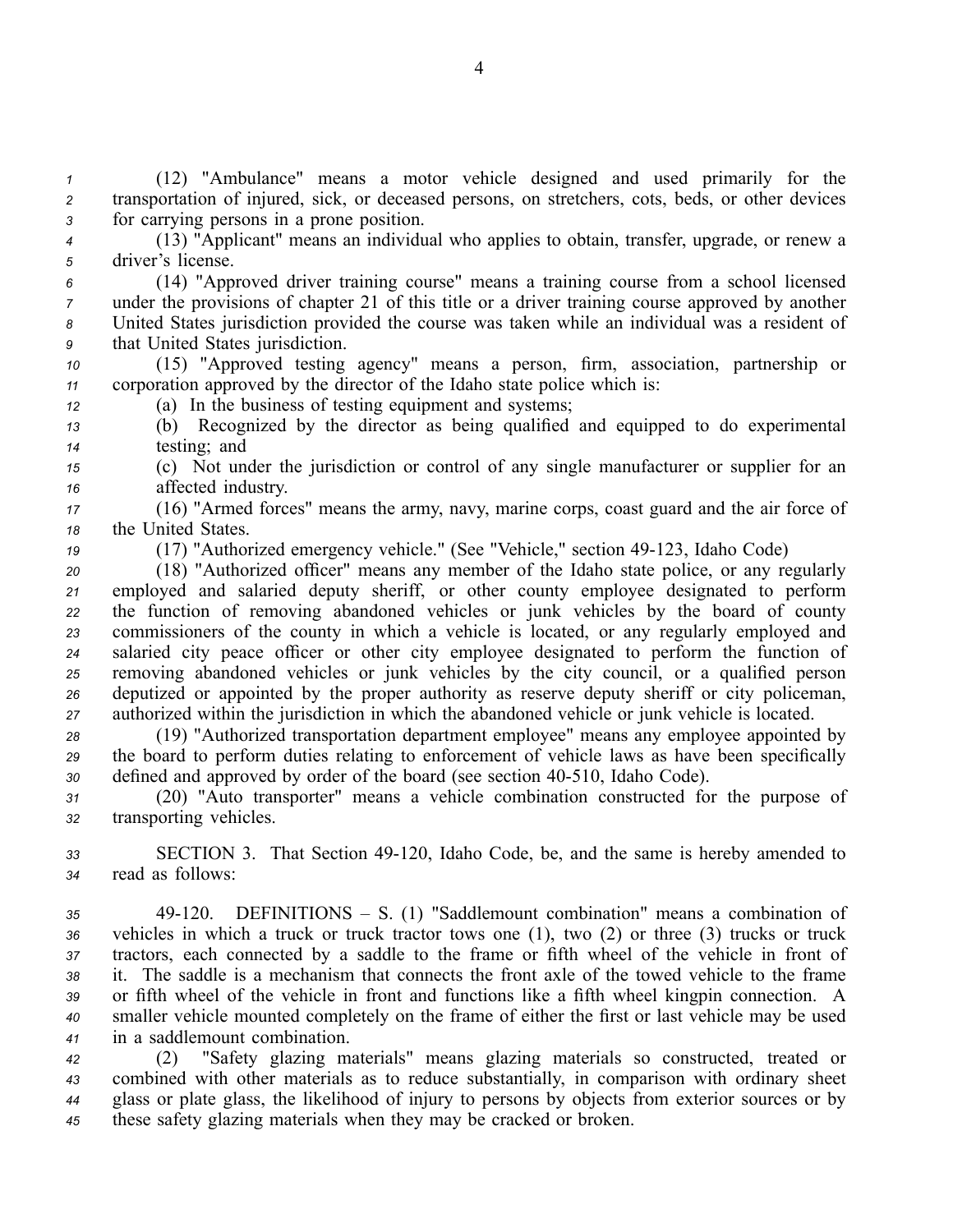*<sup>1</sup>* (3) "Safety zone" means the area or space officially set apar<sup>t</sup> within <sup>a</sup> highway for the *<sup>2</sup>* exclusive use of pedestrians and which is protected or is so marked or indicated by adequate *<sup>3</sup>* signs as to be plainly visible at all times while set apar<sup>t</sup> as <sup>a</sup> safety zone.

*<sup>4</sup>* (4) "Salvage pool" means <sup>a</sup> licensed vehicle dealer engaged primarily in the business of *<sup>5</sup>* disposing of salvage vehicles, recovered stolen vehicles, or both.

 (5) "School bus" means every motor vehicle that complies with the color and identification requirements set forth in the most recent edition of "Minimum Standards for School Buses" and is used to transport children to or from school or in connection with school approved activities and includes buses operated by contract carriers.

*<sup>10</sup>* (6) "Secretary" means the secretary of transportation of the United States.

*11* (7) "Security agreement." (See section 28-9-102, Idaho Code)

12 (8) "Security interest." (See section 28-1-201, Idaho Code)

*<sup>13</sup>* (9) "Sell," "sold," "buy," and "purchase," mean and include, as used in sections 492401 *<sup>14</sup>* through 492406, Idaho Code, exchange, barter, gift, and offer or contract to sell or buy.

*15* (10) "Semitrailer." (See "Trailer," section 49-121, Idaho Code)

*<sup>16</sup>* (11) "Serious traffic violation" means conviction of an offense specified in 49 CFR par<sup>t</sup> *<sup>17</sup>* 383 and including any subsequent amendments thereto, while operating <sup>a</sup> commercial motor *<sup>18</sup>* vehicle, and shall include driving <sup>a</sup> commercial motor vehicle:

- *<sup>19</sup>* (a) Without obtaining <sup>a</sup> commercial driver's license; or
- *<sup>20</sup>* (b) Without having <sup>a</sup> commercial driver's license in the driver's possession; or
- *<sup>21</sup>* (c) Without the proper license class of commercial driver's license or endorsements for *<sup>22</sup>* the specific vehicle group being operated or for the passengers or type of cargo being *<sup>23</sup>* transported.

*<sup>24</sup>* (12) "Sidewalk" means that portion of <sup>a</sup> street between the curb lines, or the lateral lines *<sup>25</sup>* of <sup>a</sup> roadway, and the adjacent property lines intended for use by pedestrians.

*<sup>26</sup>* (13) "Signal." (See "Railroad sign," section 49119, Idaho Code)

*<sup>27</sup>* (14) "Skills test" means an actual demonstration of ability to exercise ordinary and *<sup>28</sup>* reasonable control in the operation of <sup>a</sup> motor vehicle.

*<sup>29</sup>* (15) "Slow moving vehicle" means any vehicle not normally operated upon the highways.

*30* (16) "Snow tire." (See "Tires," section 49-121, Idaho Code)

*<sup>31</sup>* (17) "Sold." (See "Sell," "buy," and "purchase," this section)

*<sup>32</sup>* (18) "Solid rubber tire." (See "Tires," section 49121, Idaho Code)

 (19) "Special license plate" means <sup>a</sup> license plate that is made available to the public as <sup>a</sup> personal alternative to the standard issue license plate. No special program fee shall be charged 35 for the registration or plates issued under sections 49-403, 49-403A, 49-404, 49-405, 49-410, 49415, 49415A and 49415B, Idaho Code.

 (20) "Special mobile equipment" means every vehicle not designed or used primarily for the transportation of persons or property and only incidentally operated or moved over <sup>a</sup> 39 highway, including: ditch-digging apparatus, well-boring apparatus and road construction and maintenance machinery such as asphalt spreaders, bituminous mixers, bucket loaders, tractors other than truck tractors, ditchers, leveling graders, finishing machines, motor graders, road rollers, scarifiers, earth moving carry-alls and scrapers, power shovels and drag lines, and 43 self-propelled cranes, and earth moving equipment. The term does not include travel trailers, dump trucks, truck mounted transit mixers, cranes or shovels, or other vehicles designed for the transportation of persons or property to which machinery has been attached.

*<sup>46</sup>* (21) "Specially constructed vehicle." (See "Vehicle," section 49123, Idaho Code)

5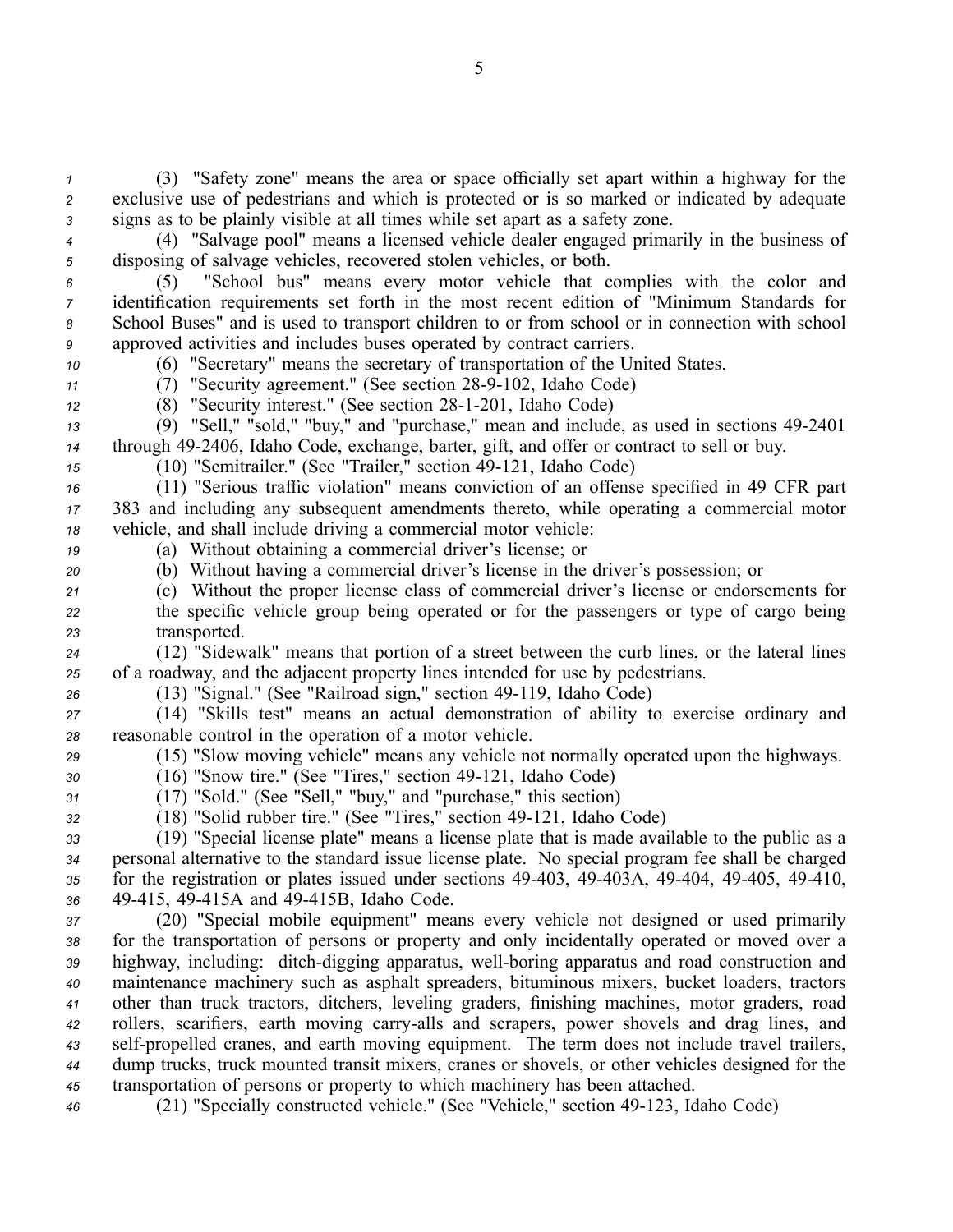<sup>1</sup> (22) "Specialty off-highway vehicle." (See "Vehicle," section 49-123, Idaho Code) (23) "Stand" or "standing" means the halting of <sup>a</sup> vehicle, whether occupied or not, otherwise than temporarily for the purpose of and while actually engaged in receiving or discharging passengers. (234) "State" means <sup>a</sup> state, territory or possession of the United States, the District of Columbia, the Commonwealth of Puerto Rico or <sup>a</sup> province of Canada. (245) "Stop" means the act of or complete cessation from movement. (256) "Stopping" means the act of any halting even momentarily of <sup>a</sup> vehicle. 9 (2<del>6</del>7) "Street." (See "Highways," section 49-109, Idaho Code) (278) "Street rod" means any pre1949 vehicle which has had <sup>a</sup> significant drive train update from <sup>a</sup> more modern vehicle. Changes may include engine, transmission, rear axle, and other suspension components. The body will be, or resemble the same as the manufacturer's original issue after its first sale after manufacture. (289) "Studded tire." (See "Tires," section 49-121, Idaho Code) (2930) "Substandard width lane" means <sup>a</sup> lane that is too narrow for <sup>a</sup> bicycle and <sup>a</sup> motor vehicle to travel safely side by side within the lane. (301) "Supplemental lot" means <sup>a</sup> physically separate location owned and maintained by <sup>a</sup> licensed dealer or manufacturer within the same or adjacent county as the principal place of business which meets all the requirements for <sup>a</sup> principal place of business. (312) "Suspension of driver's license" means the temporary withdrawal by formal action of the department or as otherwise provided in this title of <sup>a</sup> person's driver's license or privilege to operate <sup>a</sup> motor vehicle on the public highways, which temporary withdrawal shall be for <sup>a</sup> period specifically designated by the department. (323) "Suspension of vehicle registration" means the temporary withdrawal by formal action of the department or as otherwise provided in this title of <sup>a</sup> person's vehicle registration or, in the case of fleets of vehicles, all vehicle registrations in each fleet operated by <sup>a</sup> company. Upon suspension, the privileges of operating the vehicle or vehicles on Idaho highways is terminated until the difficulty that caused the suspension is corrected and notification is provided that the suspension has been lifted. SECTION 4. That Section 49122, Idaho Code, be, and the same is hereby amended to read as follows: 49122. DEFINITIONS – U. (1) "Unauthorized vehicle" means any vehicle parked or otherwise left on private property without the consent of the person owning or controlling that property. (2) "United States" means the fifty (50) states and the District of Columbia. (3) "Unladen weight." (See "Light weight," section 49113, Idaho Code) (4) "Unregistered vehicle" means <sup>a</sup> vehicle without current registration on file with the department or with the appropriate agency of another state, unless exemp<sup>t</sup> from registration. (5) "Unusual noise." (See "Excessive," section 49106, Idaho Code)

*<sup>40</sup>* (6) "Urban district." (See "District," section 49105, Idaho Code)

 (7) "Utility trailer" means <sup>a</sup> trailer or semitrailer designed primarily to be drawn behind <sup>a</sup> passenger car or pickup truck for domestic and utility purposes. Utility or domestic use shall include <sup>a</sup> farm trailer while being used to haul agricultural products or livestock from farm to storage, market or processing plant, or returning therefrom.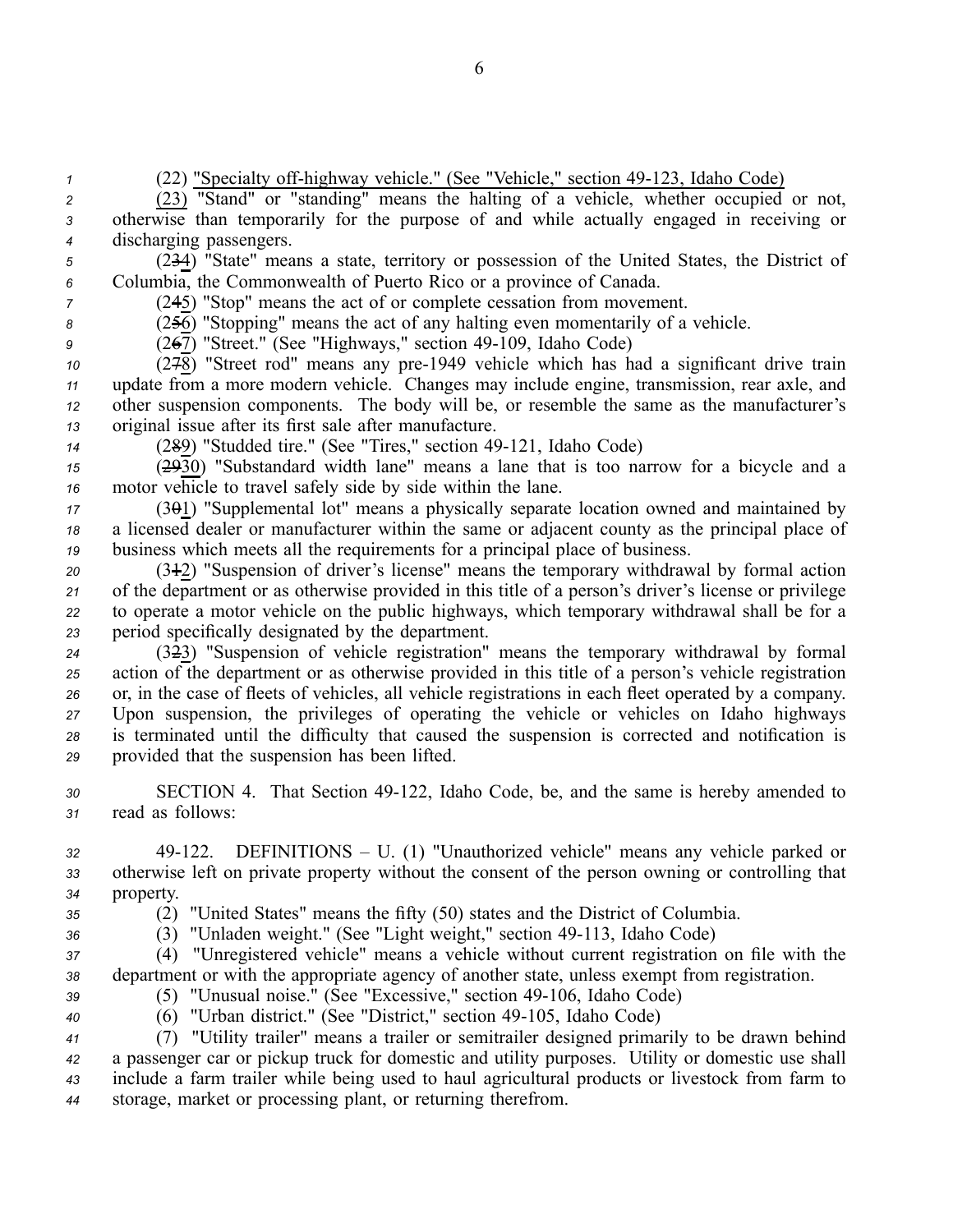*<sup>1</sup>* (8) "Utility type vehicle (UTV)" means any recreational motor vehicle other than an *<sup>2</sup>* ATV, motorbike or snowmobile as defined in section 677101, Idaho Code, designed for and 3 capable of travel over designated unpaved roads, traveling on four (4) or more low pressure *4* tires of twenty (20) psi or less, maximum width less than seventy-four (74) inches, maximum  $\frac{1}{2}$  weight less than two thousand (2,000) pounds,  $\frac{1}{2}$  and having a wheelbase of ninety-four one *<sup>6</sup>* hundred ten (94110) inches or less. A utility type vehicle must have <sup>a</sup> minimum width of *<sup>7</sup>* fifty (50) inches, <sup>a</sup> minimum weight of at least nine hundred (900) pounds or <sup>a</sup> wheelbase of 8 over sixty-one (61) inches. Utility type vehicle does not include golf carts, vehicles specially <sup>9</sup> designed to carry a disabled person, implements of husbandry as defined in section 49-110(2), *<sup>10</sup>* Idaho Code, or vehicles otherwise registered under title 49, Idaho Code.

- 11 SECTION 5. That Section 49-123, Idaho Code, be, and the same is hereby amended to *<sup>12</sup>* read as follows:
- *<sup>13</sup>* 49123. DEFINITIONS V. (1) "Variable load suspension axle" means an axle or axles *<sup>14</sup>* designed to suppor<sup>t</sup> <sup>a</sup> par<sup>t</sup> of the vehicle and load and which can be regulated to vary the *<sup>15</sup>* amount of load supported by such an axle or axles and which can be deployed or lifted by the 16 operator of the vehicle. See also section 49-117, Idaho Code.
- *<sup>17</sup>* (a) "Fully raised" means that the variable load suspension axle is in an elevated position *<sup>18</sup>* preventing the tires on such axle from having any contact with the roadway.
- *<sup>19</sup>* (b) "Fully deployed" means that the variable load suspension axle is supporting <sup>a</sup> portion *<sup>20</sup>* of the weight of the loaded vehicle as controlled by the prese<sup>t</sup> pressure regulator valve.
- *<sup>21</sup>* (2) "Vehicle" means:
- *<sup>22</sup>* (a) General. Every device in, upon, or by which any person or property is or may be *<sup>23</sup>* transported or drawn upon <sup>a</sup> highway, excepting devices used exclusively upon stationary *<sup>24</sup>* rails or tracks.
- *<sup>25</sup>* (b) Authorized emergency vehicle. Vehicles operated by any fire department or law *<sup>26</sup>* enforcement agency of the state of Idaho or any political subdivision of the state, *<sup>27</sup>* ambulances, vehicles belonging to personnel of voluntary fire departments while in *<sup>28</sup>* performance of official duties only, vehicles belonging to, or operated by EMS personnel *<sup>29</sup>* certified or otherwise recognized by the EMS bureau of the Idaho department of health *<sup>30</sup>* and welfare while in the performance of emergency medical services, sheriff's search and *<sup>31</sup>* rescue vehicles which are under the immediate supervision of the county sheriff, wreckers *<sup>32</sup>* which are engaged in motor vehicle recovery operations and are blocking par<sup>t</sup> or all of *<sup>33</sup>* one (1) or more lanes of traffic, other emergency vehicles designated by the director of *<sup>34</sup>* the Idaho state police or vehicles authorized by the Idaho transportation board and used in *<sup>35</sup>* the enforcement of laws specified in section 40510, Idaho Code, pertaining to vehicles *<sup>36</sup>* of ten thousand (10,000) pounds or greater.
- *<sup>37</sup>* (c) Commercial vehicle or commercial motor vehicle. For the purposes of chapters 3 and *<sup>38</sup>* 9 of this title, driver's licenses and vehicle equipment, <sup>a</sup> motor vehicle or combination of *<sup>39</sup>* motor vehicles designed or used to transport passengers or property if the motor vehicle:
- *<sup>40</sup>* 1.(i) Has <sup>a</sup> manufacturer's gross combination weight rating (GCWR) in *<sup>41</sup>* excess of twentysix thousand (26,000) pounds inclusive of <sup>a</sup> towed unit with <sup>a</sup> *<sup>42</sup>* manufacturer's gross vehicle weight rating (GVWR) of more than ten thousand *<sup>43</sup>* (10,000) pounds; or
- *<sup>44</sup>* 2.(ii) Has <sup>a</sup> manufacturer's gross vehicle weight rating (GVWR) in excess of *<sup>45</sup>* twentysix thousand (26,000) pounds; or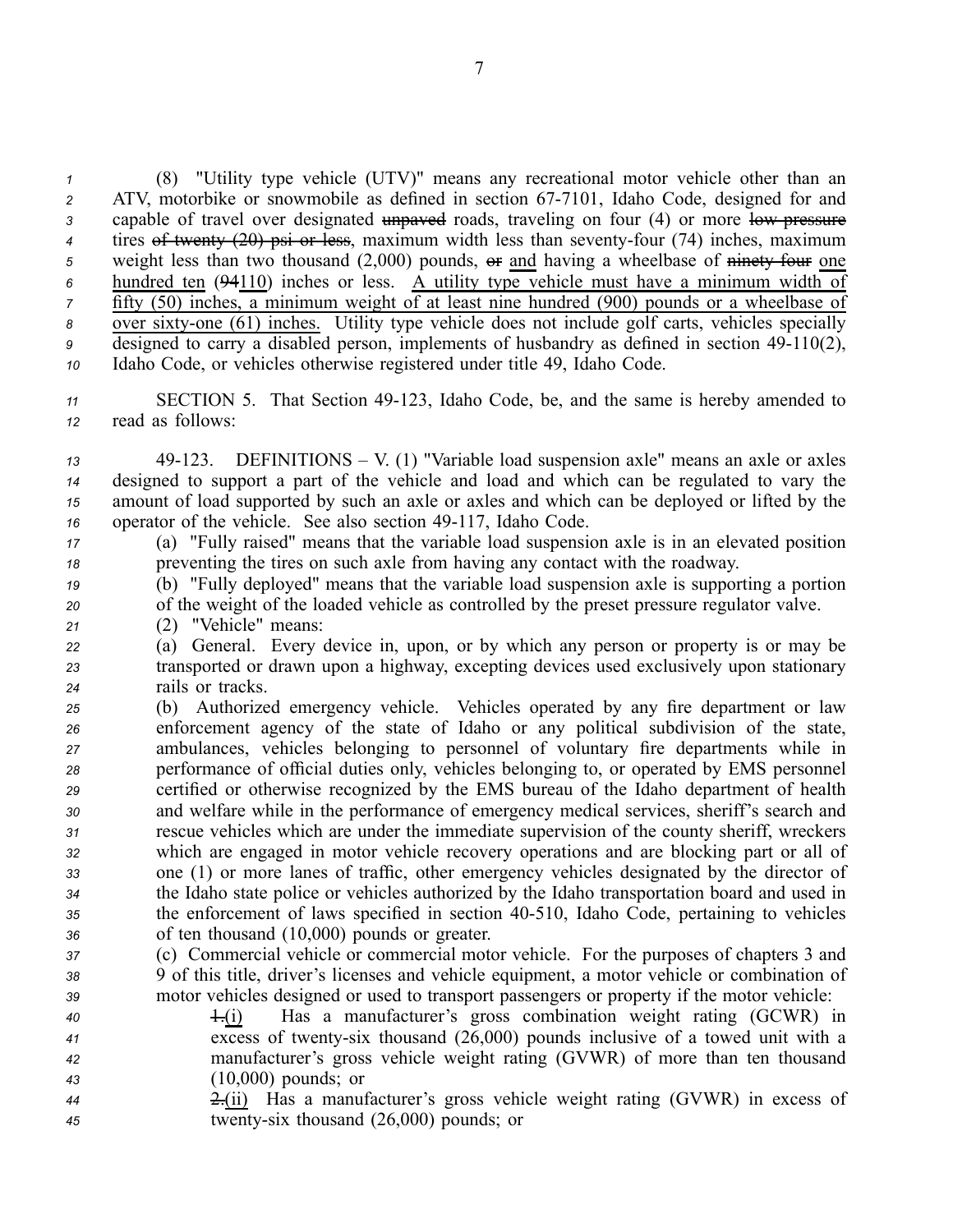- 
- 

 3.(iii) Is designed to transport sixteen (16) or more people, including the driver; or 4.(iv) Is of any size and is used in the transportation of materials found to be hazardous for the purposes of the hazardous material transportation act and which require the motor vehicle to be placarded under the hazardous materials regulations (49 CFR par<sup>t</sup> 172, subpart F).

 For the purposes of chapter 4, title 49, Idaho Code, motor vehicle registration, <sup>a</sup> vehicle or combination of vehicles of <sup>a</sup> type used or maintained for the transportation of persons for hire, compensation or profit, or the transportation of property for the owner of the vehicle, or for hire, compensation, or profit, and shall include fixed load specially constructed vehicles exceeding the limits imposed by chapter 10, title 49, Idaho Code, and including drilling rigs, construction, drilling and wrecker cranes, log jammers, log loaders, and similar vehicles which are normally operated in an overweight or oversize condition or both, but shall not include those vehicles registered pursuan<sup>t</sup> to sections 49402 and 49402A, Idaho Code, or exempted by section 49426, Idaho Code. A motor vehicle used in <sup>a</sup> ridesharing arrangemen<sup>t</sup> that has <sup>a</sup> seating capacity for not more than fifteen (15) persons, including the driver, shall not be <sup>a</sup> "commercial vehicle" under the provisions of this title relating to equipment requirements, rules of the road, or registration.

- *<sup>18</sup>* (d) Farm vehicle. A vehicle or combination of vehicles owned by <sup>a</sup> farmer or rancher, *<sup>19</sup>* which are operated over public highways, and used exclusively to transport unprocessed *<sup>20</sup>* agricultural, dairy or livestock products raised, owned and grown by the owner of the *<sup>21</sup>* vehicle to market or place of storage; and shall include the transportation by the farmer *<sup>22</sup>* or rancher of any equipment, supplies or products purchased by that farmer or rancher for *<sup>23</sup>* his own use, and used in the farming or ranching operation or used by <sup>a</sup> farmer partly in *<sup>24</sup>* transporting agricultural products or livestock from the farm of another farmer that were *<sup>25</sup>* originally grown or raised on the farm, or when used partly in transporting agricultural *<sup>26</sup>* supplies, equipment, materials or livestock to the farm of another farmer for use or *<sup>27</sup>* consumption on the farm but not transported for hire, and shall not include vehicles of *<sup>28</sup>* husbandry or vehicles registered pursuan<sup>t</sup> to sections 49402 and 49402A, Idaho Code.
- *<sup>29</sup>* (e) Foreign vehicle. Every vehicle of <sup>a</sup> type required to be registered under the *<sup>30</sup>* provisions of this title brought into this state from another state, territory or country other *<sup>31</sup>* than in the ordinary course of business by or through <sup>a</sup> manufacturer or dealer and not *<sup>32</sup>* registered in this state.
- *<sup>33</sup>* (f) Glider kit vehicle. Every large truck manufactured from <sup>a</sup> kit manufactured by *<sup>34</sup>* <sup>a</sup> manufacturer of large trucks which consists of <sup>a</sup> frame, cab complete with wiring, *<sup>35</sup>* instruments, fenders and hood and front axles and wheels. The "glider kit" is made into *<sup>36</sup>* <sup>a</sup> complete assembly by the addition of the engine, transmission, rear axles, wheels and *<sup>37</sup>* tires.
- *38* (g) Motor vehicle. Every vehicle which is self-propelled, and for the purpose of titling <sup>39</sup> and registration meets federal motor vehicle safety standards as defined in section 49-107, *<sup>40</sup>* Idaho Code. Motor vehicle does not include vehicles moved solely by human power, *<sup>41</sup>* electric personal assistive mobility devices and motorized wheelchairs or other such *<sup>42</sup>* vehicles that are specifically exemp<sup>t</sup> from titling or registration requirements under title *<sup>43</sup>* 49, Idaho Code.
- 44 (h) Multipurpose passenger vehicle (MPV). For the purposes of section 49-966, Idaho *<sup>45</sup>* Code, <sup>a</sup> motor vehicle designed to carry ten (10) or fewer persons which is constructed *<sup>46</sup>* either on <sup>a</sup> truck chassis or with special features for occasional offroad operation.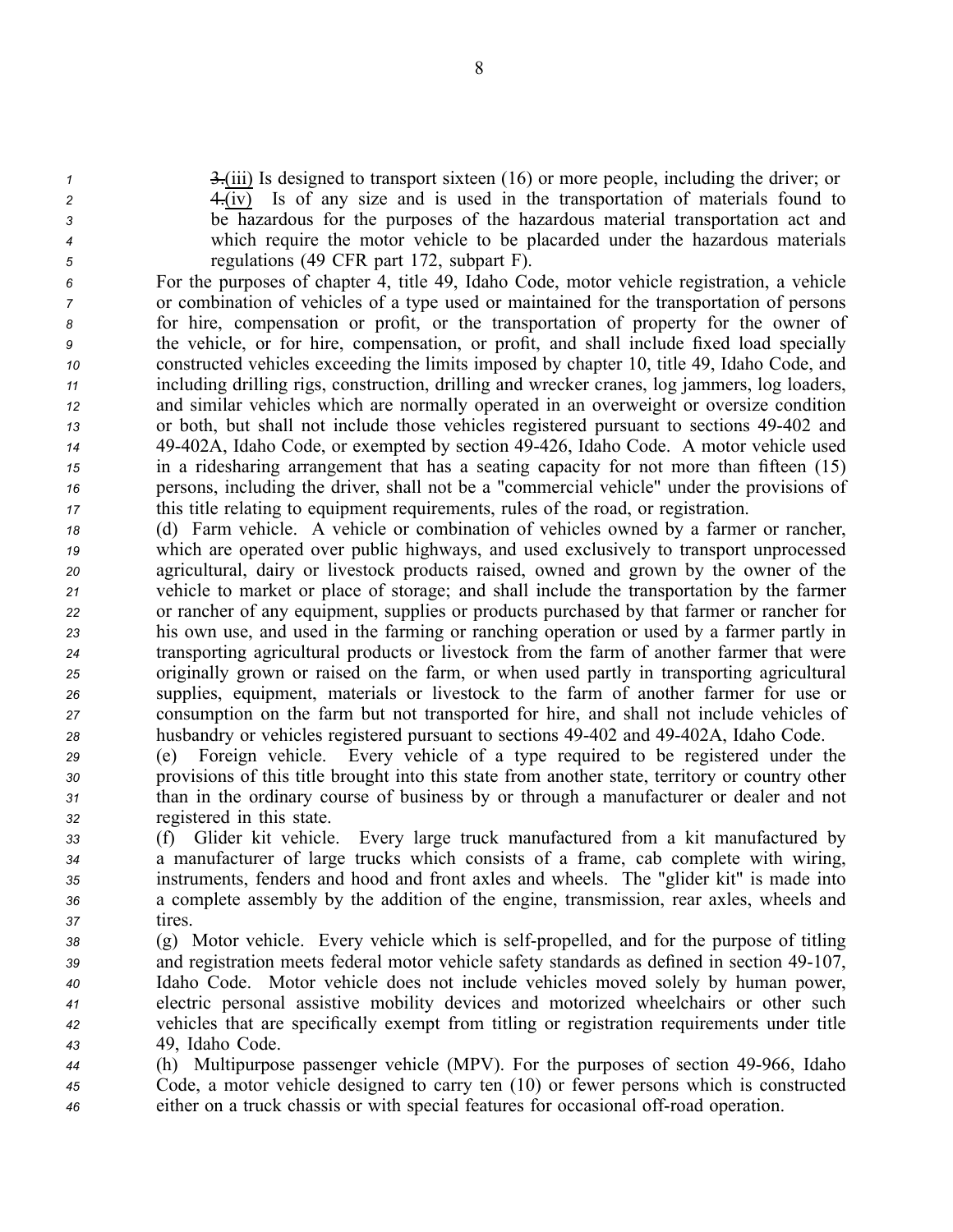(i) Neighborhood electric vehicle (NEV). A self-propelled, electrically-powered, fourwheeled motor vehicle which is emission free and conforms to the definition and requirements for lowspeed vehicles as adopted in the federal motor vehicle safety standards for lowspeed vehicles under federal regulations at 49 CFR par<sup>t</sup> 571. An NEV shall be titled, registered and insured according to law as provided respectively in chapters 4, 5 and 12, title 49, Idaho Code, and shall only be operated by <sup>a</sup> licensed driver. Operation of an NEV on a highway shall be allowed as provided in section 49-663, Idaho *<sup>8</sup>* Code.

- *<sup>9</sup>* (j) Noncommercial vehicle. For the purposes of chapter 4, title 49, Idaho Code, motor *<sup>10</sup>* vehicle registration, <sup>a</sup> noncommercial vehicle shall not include those vehicles required *<sup>11</sup>* to be registered under sections 49402 and 49402A, Idaho Code, and means all other *<sup>12</sup>* vehicles or combinations of vehicles which are not commercial vehicles or farm vehicles, *<sup>13</sup>* but shall include motor homes. A noncommercial vehicle shall include those vehicles *<sup>14</sup>* having <sup>a</sup> combined gross weight not in excess of sixty thousand (60,000) pounds and not *<sup>15</sup>* held out for hire, used for purposes related to private use and not used in the furtherance *<sup>16</sup>* of <sup>a</sup> business or occupation for compensation or profit or for transporting goods for other *<sup>17</sup>* than the owner.
- *<sup>18</sup>* (k) Passenger car. For the purposes of section 49966, Idaho Code, <sup>a</sup> motor vehicle, *<sup>19</sup>* excep<sup>t</sup> <sup>a</sup> multipurpose passenger vehicle, motorcycle or trailer, designed to carry ten (10) *<sup>20</sup>* or fewer persons.
- *<sup>21</sup>* (l) Rebuilt salvage vehicle. Every vehicle that has been rebuilt or repaired using like *<sup>22</sup>* make and model parts and visually appears as <sup>a</sup> vehicle that was originally constructed *<sup>23</sup>* under <sup>a</sup> distinctive manufacturer. This includes <sup>a</sup> salvage vehicle which is damaged to the *<sup>24</sup>* extent that <sup>a</sup> "rebuilt salvage" brand is required to be added to the title.
- *<sup>25</sup>* (m) Reconstructed vehicles. Vehicles which have been reconstructed by the use of <sup>a</sup> *<sup>26</sup>* kit designed to be used to construct an exact replica of <sup>a</sup> vehicle which was previously *<sup>27</sup>* constructed under <sup>a</sup> distinctive name, make, model or type by <sup>a</sup> generally recognized *<sup>28</sup>* manufacturer of vehicles. A glider kit vehicle is not <sup>a</sup> reconstructed vehicle.
- *<sup>29</sup>* (mn) Replica vehicle. A vehicle made to replicate any passenger car or truck previously *<sup>30</sup>* manufactured, using metal, fiberglass or other composite materials. Replica vehicles must *<sup>31</sup>* look like the original vehicle being replicated but may use <sup>a</sup> more modern drive train. *<sup>32</sup>* At <sup>a</sup> minimum, replica vehicles shall meet the same federal motor vehicle safety and *<sup>33</sup>* emission standards in effect for the year and type of vehicle being replicated.
- *34* (**<del>n</del>**) Salvage vehicle. Any vehicle for which a salvage certificate, salvage bill of sale *<sup>35</sup>* or other documentation showing evidence that the vehicle has been declared salvage or *<sup>36</sup>* which has been damaged to the extent that the owner, or an insurer, or other person acting *<sup>37</sup>* on behalf of the owner, determines that the cost of parts and labor minus the salvage *<sup>38</sup>* value makes it uneconomical to repair or rebuild. When an insurance company has paid *<sup>39</sup>* money or has made other monetary settlement as compensation for <sup>a</sup> total loss of any *<sup>40</sup>* vehicle, such vehicle shall be considered to be <sup>a</sup> salvage vehicle.
- *<sup>41</sup>* (op) Specially constructed vehicle. Every vehicle of <sup>a</sup> type required to be registered *<sup>42</sup>* not originally constructed under <sup>a</sup> distinctive name, make, model or type by <sup>a</sup> generally *<sup>43</sup>* recognized manufacturer of vehicles and not materially altered from its original *<sup>44</sup>* construction and cannot be visually identified as <sup>a</sup> vehicle produced by <sup>a</sup> particular *<sup>45</sup>* manufacturer. This includes: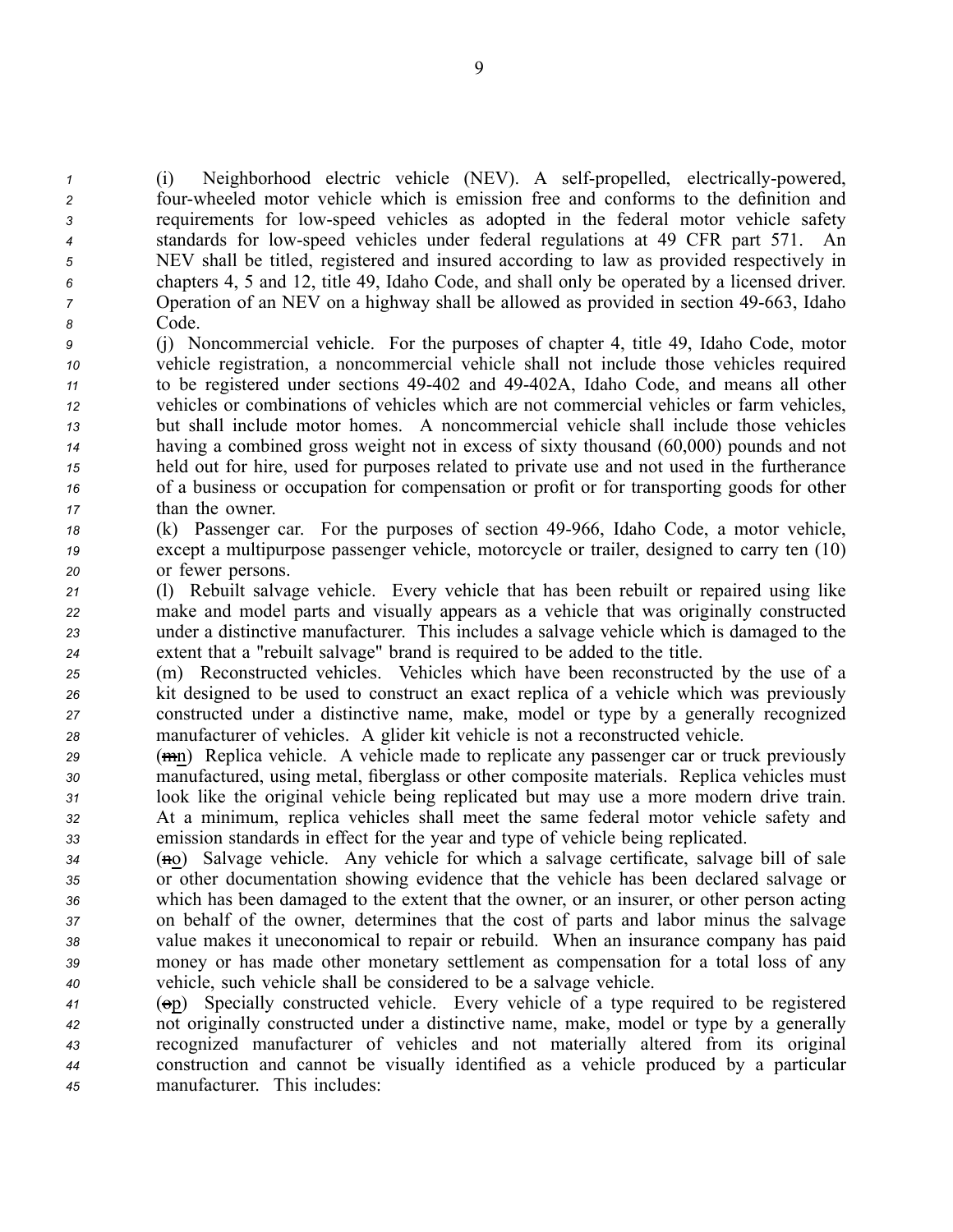same appearance as <sup>a</sup> similar vehicle from the same manufacturer; or 2.(ii) A vehicle that has been constructed entirely from homemade parts and materials not obtained from other vehicles; or 3.(iii) A vehicle that has been constructed by using major componen<sup>t</sup> parts from one (1) or more manufactured vehicles and cannot be identified as <sup>a</sup> specific make or model; or 4.(iv) A vehicle constructed by the use of <sup>a</sup> custom kit that cannot be visually identified as <sup>a</sup> specific make or model. All specially constructed vehicles of

*1* 1.(i) A vehicle that has been structurally modified so that it does not have the

- *<sup>10</sup>* <sup>a</sup> type required to be registered shall be certified by the owner to meet all *<sup>11</sup>* applicable federal motor vehicle safety standards in effect at the time construction *<sup>12</sup>* is completed, and all requirements of chapter 9, title 49, Idaho Code.
- 13 (q) Specialty off-highway vehicle. A specialty off-highway vehicle as defined in section 14 67-7101, Idaho Code.
- *<sup>15</sup>* (pr) Total loss vehicle. Every vehicle that is deemed to be uneconomical to repair. A *<sup>16</sup>* total loss shall occur when an insurance company or any other person pays or makes *<sup>17</sup>* other monetary settlement to the owner when it is deemed to be uneconomical to repair *<sup>18</sup>* the damaged vehicle. The compensation for total loss as defined herein shall not include *<sup>19</sup>* payments by an insurer or other person for medical care, bodily injury, vehicle rental or *<sup>20</sup>* for anything other than the amount paid for the actual damage to the vehicle.
- *<sup>21</sup>* (3) "Vehicle identification number." (See "Identifying number," section 49110, Idaho *<sup>22</sup>* Code)
- *<sup>23</sup>* (4) "Vehicle salesman" means any person who, for <sup>a</sup> salary, commission or compensation *<sup>24</sup>* of any kind, is employed either directly or indirectly, or regularly or occasionally by any dealer *<sup>25</sup>* to sell, purchase or exchange, or to negotiate for the sale, purchase or exchange of vehicles. 26 (See also "full-time salesman," section 49-107, Idaho Code, and "part-time salesman," section *<sup>27</sup>* 49117, Idaho Code)
- 
- *28* (5) "Vessel." (See section 67-7003, Idaho Code)
- *29* (6) "Veteran." (See section 65-502, Idaho Code)
- *<sup>30</sup>* (7) "Violation" means <sup>a</sup> conviction of <sup>a</sup> misdemeanor charge involving <sup>a</sup> moving *<sup>31</sup>* traffic violation, or an admission or judicial determination of the commission of an infraction *<sup>32</sup>* involving <sup>a</sup> moving traffic infraction, excep<sup>t</sup> bicycle infractions.
- *<sup>33</sup>* SECTION 6. That Section 49302, Idaho Code, be, and the same is hereby amended to *<sup>34</sup>* read as follows:
- *<sup>35</sup>* 49302. WHAT PERSONS ARE EXEMPT FROM LICENSE. The following persons *<sup>36</sup>* are exemp<sup>t</sup> from licensing if driving privileges are not suspended, canceled, revoked, *<sup>37</sup>* disqualified, denied or refused:
- *<sup>38</sup>* (1) Any person while driving or operating any farm tractor or implement of husbandry *<sup>39</sup>* when incidentally operated on <sup>a</sup> highway.
- *<sup>40</sup>* (2) Farmers are exemp<sup>t</sup> from obtaining <sup>a</sup> class A, B or C driver's license to operate <sup>a</sup> *<sup>41</sup>* commercial motor vehicle which is:
- *<sup>42</sup>* (a) Controlled and operated by <sup>a</sup> farmer, including operation by employees or family *<sup>43</sup>* members; and
- *<sup>44</sup>* (b) Used to transport either agricultural products, farm machinery, farm supplies, or both, *<sup>45</sup>* to or from <sup>a</sup> farm; and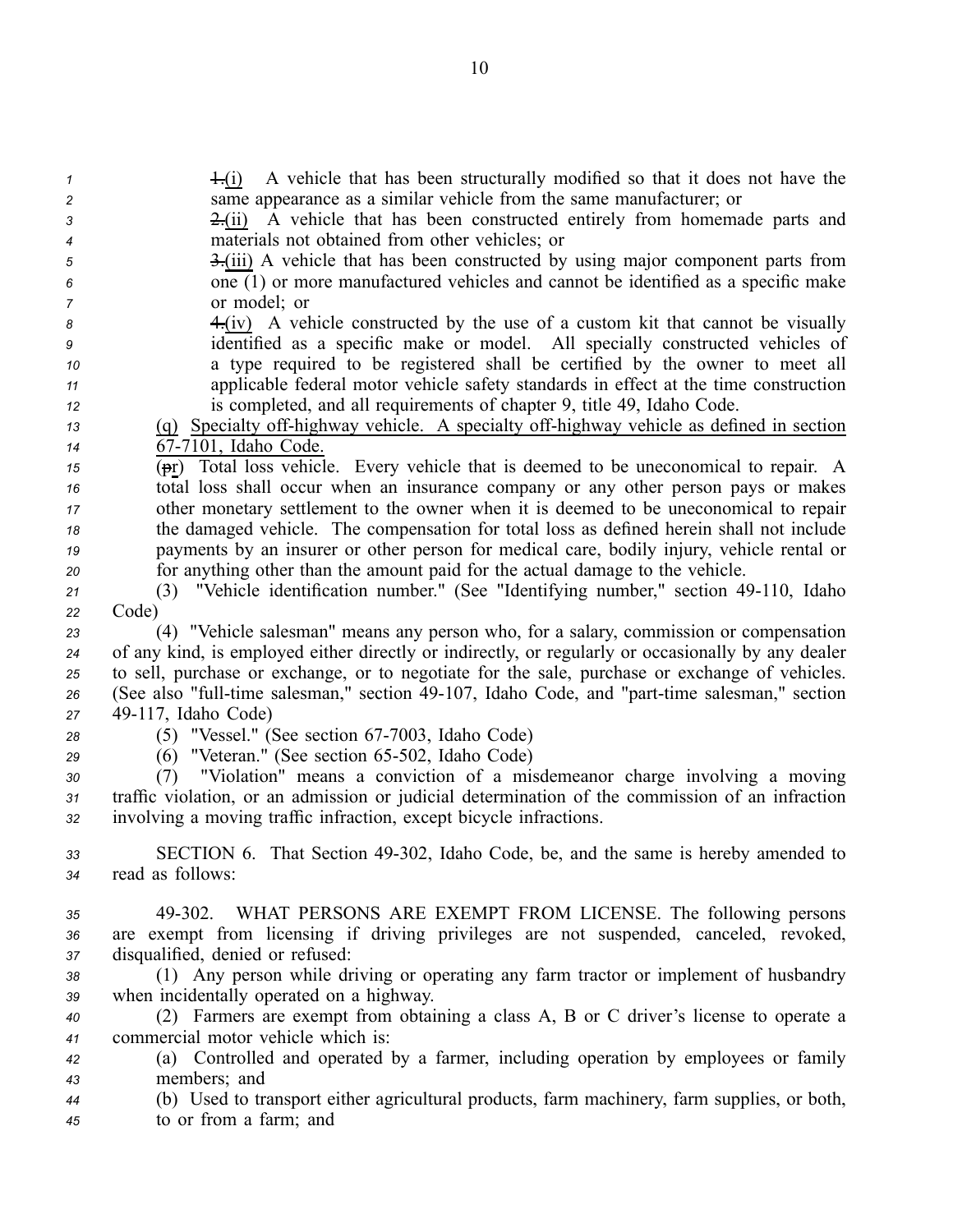*<sup>1</sup>* (c) Not used in the operations of <sup>a</sup> common or contract motor carrier; and

*<sup>2</sup>* (d) Used within one hundred fifty (150) miles of the person's farm.

 (3) Any person is exemp<sup>t</sup> from obtaining <sup>a</sup> class A, B or C driver's license for the operation of commercial motor vehicles which are necessary to the preservation of life or property or the execution of emergency governmental functions, are equipped with audible and visual signals, and are not subject to normal traffic regulations.

*<sup>7</sup>* (4) Any person is exemp<sup>t</sup> from obtaining <sup>a</sup> class A, B or C license to operate <sup>a</sup> *<sup>8</sup>* commercial vehicle which is exclusively used to transport personal possessions or family *<sup>9</sup>* members for nonbusiness or recreational purposes.

 (5) A nonresident who is at least fifteen (15) years of age and who has in his immediate possession <sup>a</sup> valid driver's license issued to him in his home state or country may operate <sup>a</sup> motor vehicle in Idaho only as <sup>a</sup> class D operator with driving privileges restricted to daylight hours only excep<sup>t</sup> as provided in section 49307(9), Idaho Code, and with full privileges at sixteen (16) years of age, and only if Idaho residency is not established.

 (6) A nonresident who is at least fifteen (15) years of age and who has in his possession <sup>a</sup> valid driver's license with <sup>a</sup> motorcycle endorsement or who has <sup>a</sup> valid motorcycle driver's license issued to him in his home state or country may operate <sup>a</sup> motorcycle in Idaho with driving privileges restricted to daylight hours only, and with full privileges at sixteen (16) years *<sup>19</sup>* of age.

*<sup>20</sup>* (7) A nonresident who has in his immediate possession <sup>a</sup> valid commercial driver's *<sup>21</sup>* license issued to him in his home state or country may operate <sup>a</sup> motor vehicle in Idaho.

*<sup>22</sup>* (8) A nonresident on active duty in the armed forces of the United States who has <sup>a</sup> valid *<sup>23</sup>* driver's license issued by his home jurisdiction, and such nonresident's spouse or dependent son *<sup>24</sup>* or daughter who has <sup>a</sup> valid driver's license issued by such person's home jurisdiction.

 (9) Any active duty military personnel, active duty U.S. coast guard personnel, and 26 members of the reserves and national guard on active duty including personnel on full-time 27 national guard duty, personnel on part-time training and national guard military technicians who as civilians are required to wear military uniforms and are subject to the code of military justice, are exemp<sup>t</sup> from obtaining <sup>a</sup> commercial driver's license to operate military vehicles. This exemption does not apply to U.S. reserve technicians.

 (10) Any person with <sup>a</sup> valid driver's license issued in their name is exemp<sup>t</sup> from the requirement to obtain <sup>a</sup> motorcycle endorsement on the license when operating <sup>a</sup> motorcycle on highways or sections of highways designated for unregistered motorcycle use under section 49426(3), Idaho Code.

 (11) Any person under the age of sixteen (16) years when operating an ATV, UTV, 36 specialty off-highway vehicle or motorbike on roads on federal or state land where the road is not par<sup>t</sup> of the highway system of the state of Idaho or any political subdivision thereof when the person is supervised by <sup>a</sup> licensed adult operator and the road is open for such use.

*<sup>39</sup>* SECTION 7. That Section 49402, Idaho Code, be, and the same is hereby amended to *<sup>40</sup>* read as follows:

 49402. ANNUAL REGISTRATION. (1) The annual fee for operating each pickup truck, each neighborhood electric vehicle and each other motor vehicle having <sup>a</sup> maximum gross weight not in excess of eight thousand (8,000) pounds and that complies with the federal motor vehicle safety standards as defined in section 49-107, Idaho Code, shall be:

*<sup>45</sup>* Vehicles one (1) and two (2) years old ....................................................................... \$48.00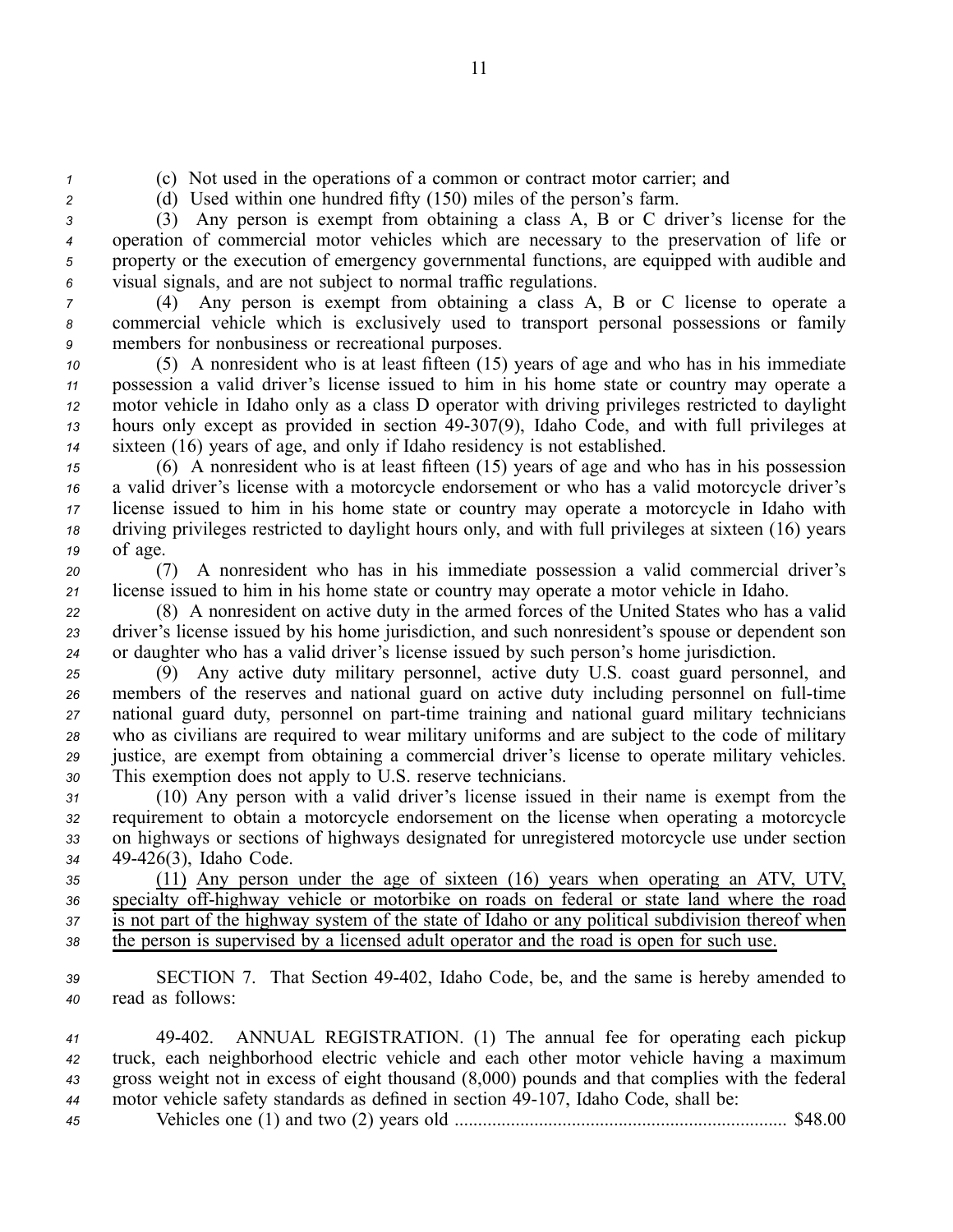Vehicles three (3) and four (4) years old .................................................................... \$36.00 Vehicles five (5) and six (6) years old ........................................................................ \$36.00 Vehicles seven (7) and eight (8) years old ................................................................. \$24.00 Vehicles over eight (8) years old ................................................................................ \$24.00

 There shall be twelve (12) registration periods, starting in January for holders of validation registration stickers numbered 1, and proceeding consecutively through December for holders of validation registration stickers numbered 12, each of which shall start on the first day of <sup>a</sup> calendar month and end on the last day of the twelfth month from the first day of the beginning month. Registration periods shall expire midnight on the last day of the registration period in the year designated by the validation registration sticker. The numeral digit on the validation registration stickers shall, as does the registration card, fix the registration period under the staggered plate system of Idaho for the purpose of reregistration and notice of expiration.

 A vehicle that has once been registered for any of the above designated periods shall, upon reregistration, be registered for the period bearing the same number, and the registration card shall show and be the exclusive proof of the expiration date of registration and licensing. Vehicles may be initially registered for less than <sup>a</sup> twelve (12) month period, or for more than <sup>a</sup> twelve (12) month period, and the fee prorated on <sup>a</sup> monthly basis if the fractional registration tends to fulfill the purpose of the monthly series registration system.

 (2) For all school buses operated either by <sup>a</sup> nonprofit, nonpublic school or operated pursuan<sup>t</sup> to <sup>a</sup> service contract with <sup>a</sup> school district for transporting children to or from school 22 or in connection with school approved activities, the annual fee shall be twenty-four dollars (\$24.00).

*<sup>24</sup>* (3) For all motorcycles and motordriven cycles which comply with the federal motor *<sup>25</sup>* vehicle safety standards, operated upon the public highways the annual fee shall be nine dollars *<sup>26</sup>* (\$9.00).

*27* (4) For operation of an all-terrain vehicle, utility type vehicle or motorbike, excluding a 28 motorbike with an engine displacement of fifty (50) cubic centimeters or less, on public lands *<sup>29</sup>* city, county or highway district roads or highways open to such use, <sup>a</sup> restricted vehicle license *<sup>30</sup>* plate fee pursuan<sup>t</sup> to section 49450, Idaho Code, shall be paid. In addition, the registration 31 fee specified in section 67-7122, Idaho Code, shall be paid as provided in section 67-7122, *<sup>32</sup>* Idaho Code. The registration and restricted vehicle license plate exemption provided in section 33 49-426(2), Idaho Code, applies to all-terrain vehicles, utility type vehicles, motorbikes and *<sup>34</sup>* motorcycles used for the purposes described in subsection (2) of section 49426, Idaho Code. *<sup>35</sup>* Nonresidents shall be allowed to purchase <sup>a</sup> restricted vehicle license plate and sticker for an 36 all-terrain vehicle, utility type vehicle or motorbike.

*<sup>37</sup>* (5) For all motor homes the fee shall be as specified in subsection (1) of this section and *<sup>38</sup>* shall be in addition to the fees provided for in section 49445, Idaho Code.

*<sup>39</sup>* (6) Registration fees shall not be subject to refund.

 (7) A financial institution or repossession service contracted to <sup>a</sup> financial institution repossessing vehicles under the terms of <sup>a</sup> security agreemen<sup>t</sup> shall move the vehicle from the place of repossession to the financial institution's place of business on <sup>a</sup> repossession plate. The repossession plate shall also be used for demonstrating the vehicle to <sup>a</sup> prospective purchaser for <sup>a</sup> period not to exceed ninetysix (96) hours. The registration fees for repossession plates shall be as required in subsection (1) of this section for <sup>a</sup> vehicle one (1) and two (2) years old. All other fees required under chapter 4, title 49, Idaho Code, shall be in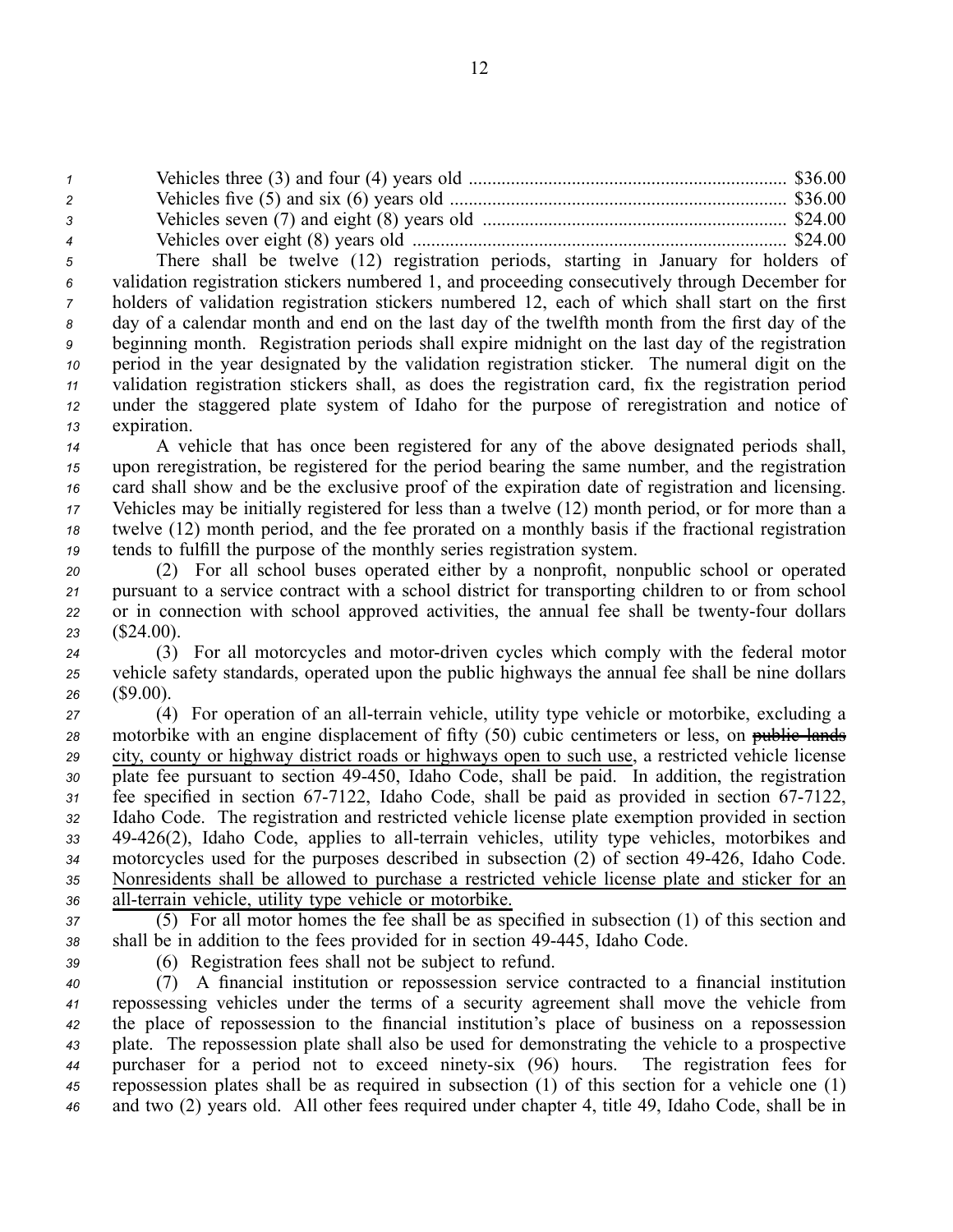*<sup>1</sup>* addition to the registration fee. The repossession plate shall be issued on an annual basis by *<sup>2</sup>* the department.

 (8) In addition to the annual registration fee in this section, there shall be an initial <sup>4</sup> program fee of twenty-five dollars (\$25.00) and an annual program fee of fifteen dollars (\$15.00) for all special license plate programs for those license plates issued pursuan<sup>t</sup> to sections 49404A, 49407, 49408, 49409, 49414, 49416, 49418 and 49418D, Idaho Code. For special plates issued pursuant to sections 49-406 and 49-406A, Idaho Code, there shall be 8 an initial program fee of twenty-five dollars (\$25.00) but there shall be no annual renewal fee. For special plates issued pursuan<sup>t</sup> to sections 49415C, 49415D, 49415E, 49416A, 49416B, 49416C, 49416D, 49416E, 49417, 49417A, 49417B, 49417C, 49417D, 49417E, 49418A, 49418B, 49418C, 49418E, 49419, 49419A, 49419B, 49419C, 49419D, 49420, 49420A, 49420B, 49420C, 49420D, 49420E and 49420G, Idaho Code, there shall be an initial program fee of thirty-five dollars (\$35.00) and an annual program fee of twenty-five dollars (\$25.00). The fees contained in this subsection shall be applicable to all new special plate programs. The initial program fee and the annual program fee shall be deposited in the state highway account and shall be used to fund the cost of administration of special license plate programs, unless otherwise specified by law.

*<sup>18</sup>* (89) Any vehicle that does not meet federal motor vehicle safety standards shall not be *<sup>19</sup>* registered and shall not be permitted to operate on public highways of the state, as defined in *<sup>20</sup>* section 40117, Idaho Code, unless otherwise specifically authorized.

*<sup>21</sup>* SECTION 8. That Section 49426, Idaho Code, be, and the same is hereby amended to *<sup>22</sup>* read as follows:

*<sup>23</sup>* 49426. EXEMPTIONS FROM OPERATING FEES. The provisions of this chapter *<sup>24</sup>* with respec<sup>t</sup> to operating fees shall not apply to:

 (1) Motor vehicles owned or leased by the United States, the state, <sup>a</sup> city, <sup>a</sup> county, any department thereof, any political subdivision or municipal corporation of the state, any taxing district of the state, any state registered nonprofit subscription fire protection unit, or any organization, whether incorporated or unincorporated, organized for the operation, maintenance, or managemen<sup>t</sup> of an irrigation project or irrigation works or system or for the purpose of furnishing water to its members or shareholders, but in other respects shall be applicable.

 (2) Farm tractors, implements of husbandry, those manufactured homes which qualify for an exemption under the provisions of section 49422, Idaho Code, road rollers, wheel mounted tar buckets, portable concrete and/or mortar mixers, wheel mounted compressors, tow dollies, portable toilet trailers, street sweepers, and similar devices as determined by the department which are temporarily operated or moved upon the highways need not be registered under the provisions of this chapter, nor shall implements of husbandry be considered towed units under registration of vehicle combinations as defined in section 49-108(2), Idaho Code. In addition, 38 self-propelled wheelchairs, three-wheeled bicycles, wheelchair conveyances, golf carts, lawn mowers, and scooters operated by persons who by reason of physical disability are otherwise unable to move about as pedestrians shall be exemp<sup>t</sup> from registration requirements under the provisions of this chapter. Motorcycles, motorbikes, utility type vehicles and all-terrain vehicles need not be licensed under the provisions of this chapter or registered pursuan<sup>t</sup> to the 43 provisions of section 67-7122, Idaho Code, if they are being used exclusively in connection with agricultural, horticultural, dairy and livestock growing and feeding operations or used exclusively for snow removal purposes. Travel upon the public highways shall be limited to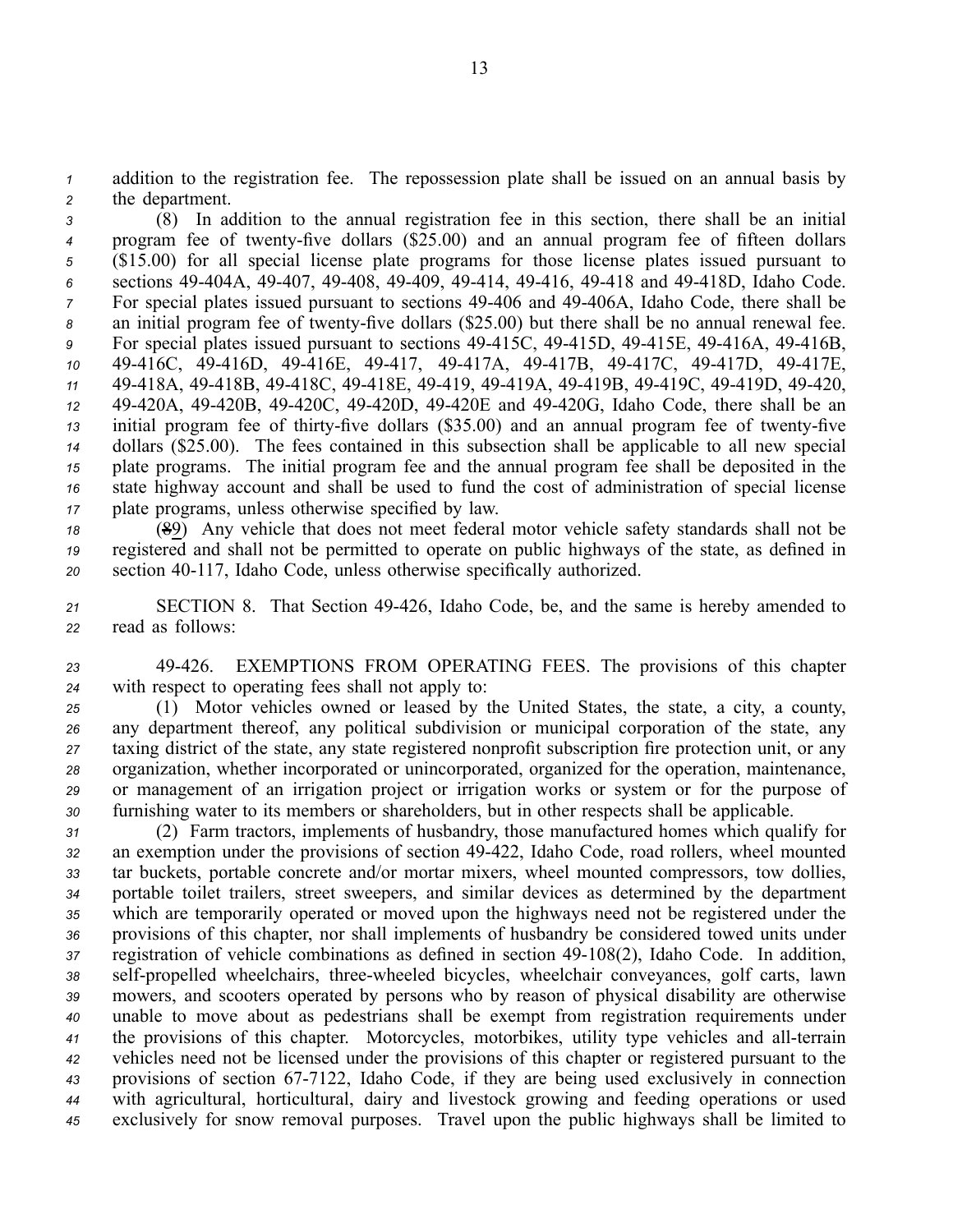*<sup>1</sup>* travel between farm or ranch locations. Motorcycles, motorbikes, utility type vehicles and 2 all-terrain vehicles used for this purpose shall meet the emblem requirements of section 49-619, *<sup>3</sup>* Idaho Code.

 (3) Any political subdivision of the state of Idaho may, but only after sufficient public notice is given and <sup>a</sup> public hearing held, adopt local ordinances or resolutions designating highways or sections of highways under its jurisdiction which are closed to all-terrain vehicles, utility type vehicles, specialty of f-highway vehicles and motorbikes licensed pursuant to this 8 chapter and registered pursuant to section 67-7122, Idaho Code<del>, and those vehicles exempt</del> from licensing and registration pursuan<sup>t</sup> to subsection (2) of this section. The operation of licensed and registered all-terrain vehicles, utility type vehicles and motorbikes and those vehicles exemp<sup>t</sup> from licensing and registration pursuan<sup>t</sup> to subsection (2) of this section shall not be permitted on controlled access highways. The requirements of title 18 and chapters 2, 3, 6, 8, 12, 13 and 14, title 49, Idaho Code, shall apply to the operation of any licensed and registered all-terrain vehicle, utility type vehicle or motorbike or those vehicles exempt from licensing and registration pursuan<sup>t</sup> to subsection (2) of this section upon highways that are not closed to such vehicles. Costs related to the posting of signs on highways or sections of highways that are closed to such vehicles, indicating the ordinance, are eligible 18 for reimbursement through the motorbike recreation account created in section 67-7126, Idaho *<sup>19</sup>* Code.

 (4) The Idaho transportation board may designate sections of state highways over which 21 all-terrain vehicles, utility type vehicles, specialty off-highway vehicles and motorbikes licensed pursuan<sup>t</sup> to this chapter and registered pursuan<sup>t</sup> to section 677122, Idaho Code, and those vehicles exemp<sup>t</sup> from licensing and registration pursuan<sup>t</sup> to subsection (2) of this section may cross. The requirements of title 18, and chapters 2, 3, 6, 8, 12, 13 and 14, title 49, Idaho Code, 25 shall apply to the operation of licensed and registered all-terrain vehicles, utility type vehicles, 26 specialty off-highway vehicles and motorbikes and those vehicles exempt from licensing and registration pursuan<sup>t</sup> to subsection (2) of this section when using designated crossings on state highways.

*<sup>29</sup>* (5) Subject to the licensing requirement provided for in section 49402(4), Idaho Code, 30 aAll-terrain vehicles, utility type vehicles, specialty off-highway vehicles and motorbikes may 31 be used on unpaved highways located on state publice lands or federal public lands which are *<sup>32</sup>* not par<sup>t</sup> of the highway system of the state of Idaho, provided the registration requirements of 33 section 67-7122, Idaho Code, are met.

*<sup>34</sup>* SECTION 9. That Section 49456, Idaho Code, be, and the same is hereby amended to *<sup>35</sup>* read as follows:

*<sup>36</sup>* 49456. VIOLATIONS OF REGISTRATION PROVISIONS. It shall be unlawful for *37* any person:

 (1) To operate or for the owner to permit the operation upon <sup>a</sup> highway of any motor vehicle, trailer or semitrailer which is not registered and which does not have attached and displayed the license plates assigned to it for the current registration year, subject to the exemptions allowed in sections 49426, 49431 and 49432, Idaho Code.

*<sup>42</sup>* (2) To operate or for the owner to permit the operation on state and federal public 43 lands or upon highways, or sections of highways, as permitted under section 49-426(3) and 44 (4), Idaho Code, any all-terrain vehicle, utility type vehicle or motorbike that does not have a *<sup>45</sup>* valid and properly displayed restricted license plate issued pursuan<sup>t</sup> to this chapter and attached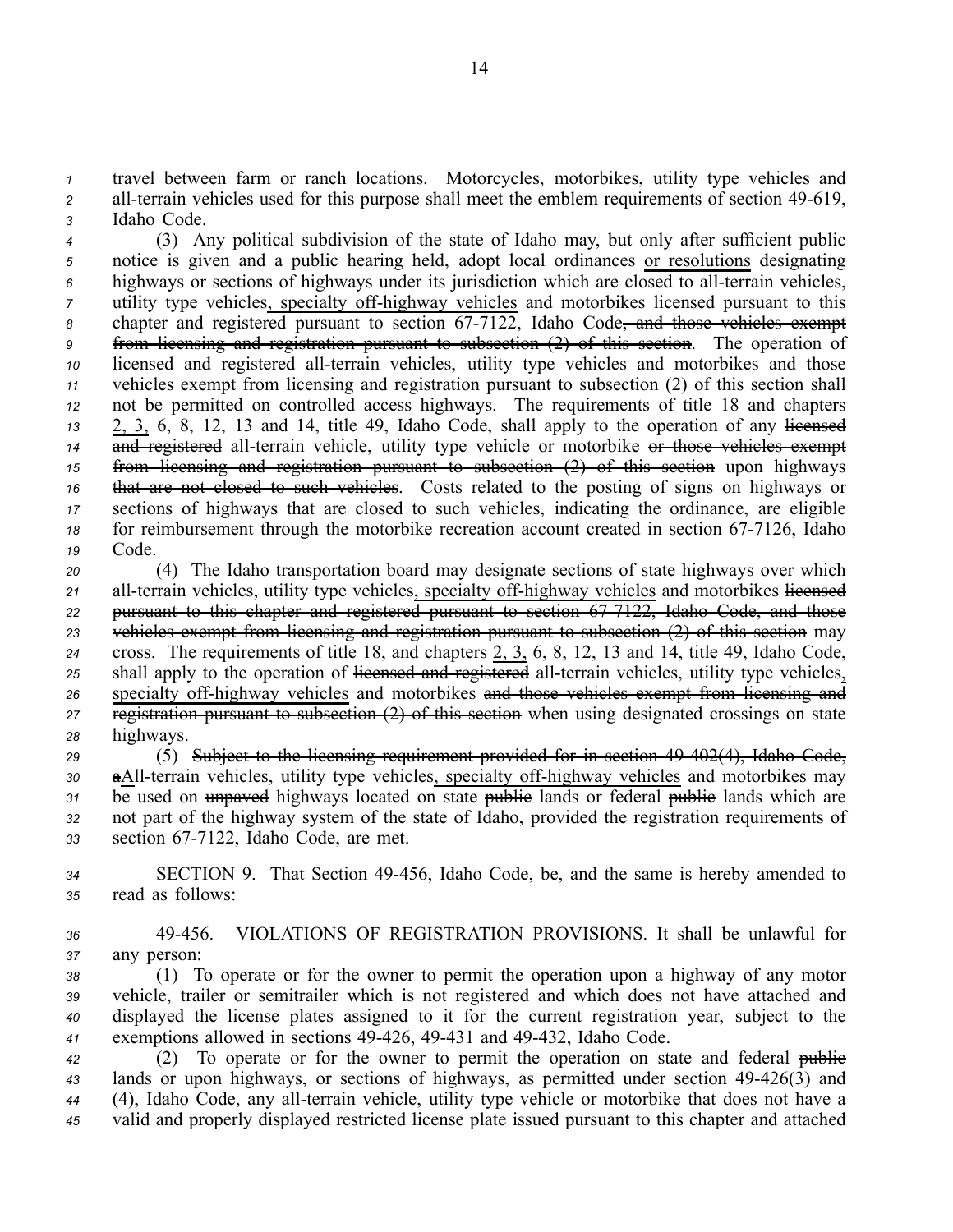*1* registration sticker issued pursuant to section 67-7122, Idaho Code, subject to the exemptions *<sup>2</sup>* allowed in section 49426(2), Idaho Code.

*<sup>3</sup>* (3) To display or cause or permit to be displayed, or to have in possession any *<sup>4</sup>* registration card or license plate knowing the same to be fictitious or to have been canceled, *<sup>5</sup>* revoked, suspended or altered.

*<sup>6</sup>* (4) To lend or knowingly permit the use by one not entitled to any registration card or *<sup>7</sup>* license plate issued to the person so lending or permitting that use.

*<sup>8</sup>* (5) To fail or refuse to surrender to the department, upon demand, any registration card *<sup>9</sup>* or license plate which has been suspended, canceled or revoked.

*<sup>10</sup>* (6) To use <sup>a</sup> false or fictitious name or address in any application for the registration of *<sup>11</sup>* any vehicle or for any renewal or duplicate, or knowingly to make <sup>a</sup> false statement or conceal *<sup>12</sup>* <sup>a</sup> material fact or otherwise commit <sup>a</sup> fraud in any application.

*<sup>13</sup>* SECTION 10. That Section 49948, Idaho Code, be, and the same is hereby amended to *<sup>14</sup>* read as follows:

*<sup>15</sup>* 49948. RESTRICTIONS AS TO TIRE EQUIPMENT. (1) Every solid rubber tire on <sup>a</sup> *<sup>16</sup>* vehicle shall have rubber on its entire traction surface at least one (1) inch thick above the edge *<sup>17</sup>* of the flange of the entire periphery.

*<sup>18</sup>* (2) No person shall operate or move on any highway any motor vehicle, trailer, or *<sup>19</sup>* semitrailer having any metal tire in contact with the highway.

 (3) No tire on <sup>a</sup> vehicle moved on <sup>a</sup> highway shall have on its periphery any block, stud, flange, cleat, spike, or any other protuberance of any material other than rubber which projects beyond the tread of the traction surface of the tire, excep<sup>t</sup> as allowed herein. It shall be permissible to use farm machinery with tires having protuberances which will not injure the 24 highway, and it shall be permissible to use tire chains. Tires with built-in lugs of tungsten carbide or other suitable material, hereinafter called studs, may be used upon any vehicle when required for safety because of snow, ice, or other conditions tending to cause <sup>a</sup> vehicle to skid, that will not unduly damage the highway. Motor vehicles, trailers and semitrailers with tires having built-in studs are prohibited on public highways between the dates of May 1 and September 30, annually, excep<sup>t</sup> as provided in paragraphs (a), (b) and (c) of this subsection:

*<sup>30</sup>* (a) Fire pumper/tanker trucks and ladder trucks belonging to fire departments and *<sup>31</sup>* firefighting agencies are exemp<sup>t</sup> from the prohibited dates.

 (b) A vehicle may be equipped year-round with tires that have retractable studs if the studs retract pneumatically or mechanically to at or below the wear bar of the tire when not in use and the retractable studs protrude beyond the wear bar of the tire only between October 1 and April 30. Retractable studs may be made of metal or other material and are not subject to the stud weight requirements of subsection (4) of this section.

*<sup>37</sup>* (c) Special exemptions from the prohibited dates may be granted by the Idaho *<sup>38</sup>* transportation board if it is found by the board that enhancements to public safety *<sup>39</sup>* outweigh the increased pavemen<sup>t</sup> wear.

 (4) Commercial tire retailers shall not sell studded tires with studs exceeding the following weight and protrusion limitations after July 1, 2005. Commercial tire retailers and tire shops shall not manually install studs exceeding the following weight and protrusion limitations after July 1, 2005.

*<sup>44</sup>* (a) Studs shall not protrude more than sixhundredths (.06) of an inch from the surface of *<sup>45</sup>* the tire tread when originally installed.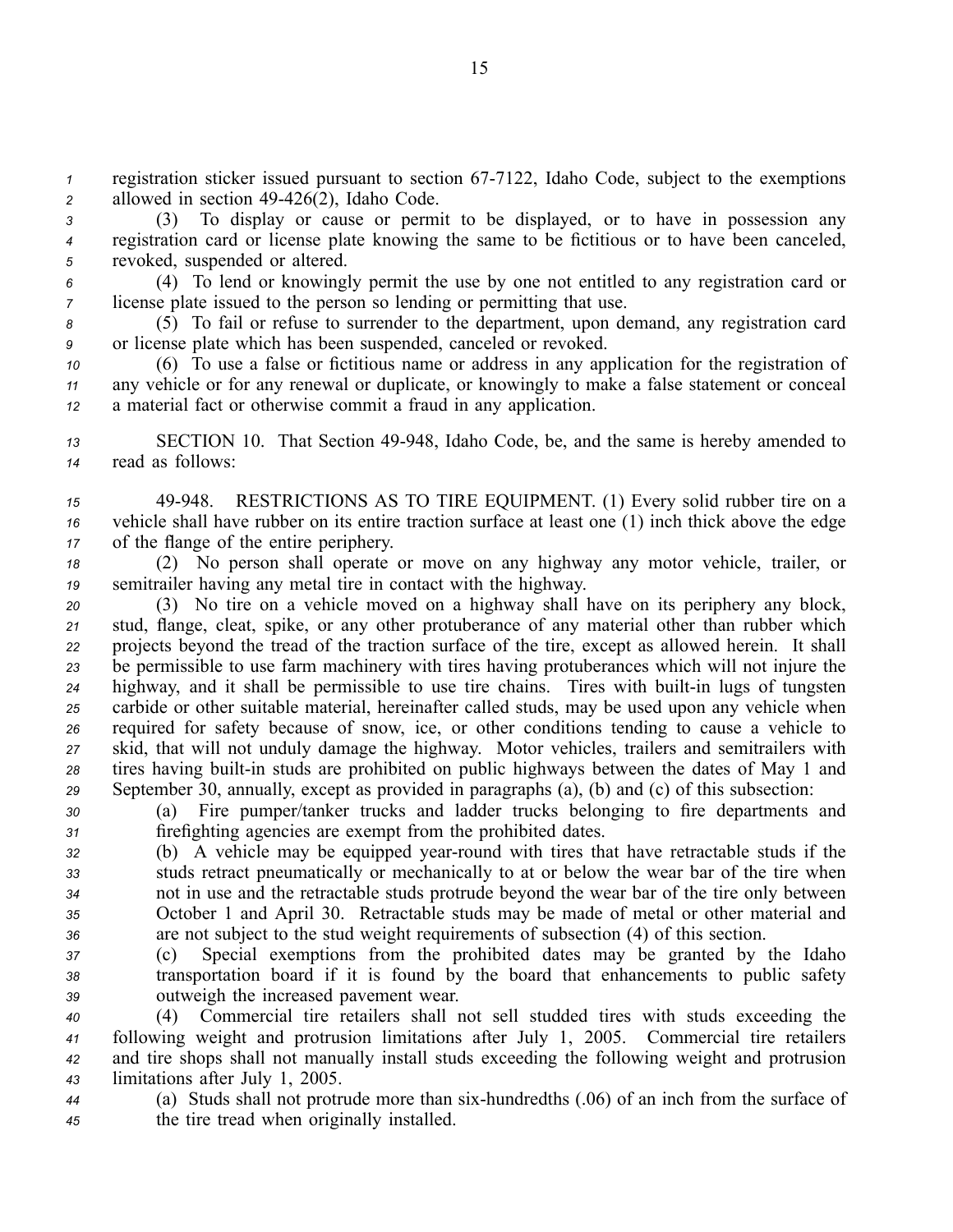(b) Stud size shall be as recommended by the manufacturer of the tire for the type and size of the tire. (c) Studs shall individually weigh no more than one and onehalf (1.5) grams if the stud is size 14 or less. (d) Studs shall individually weigh no more than two and threetenths (2.3) grams if the stud size is 15 or 16. (e) Studs shall individually weigh no more than three (3) grams if the stud size is 17 or *<sup>8</sup>* larger. (5) If the Idaho transportation department determines, at any time, that Lookout Pass or Fourth of July Pass on interstate 90 or Lolo Pass on state highway 12 is of an unsafe condition 11 so as to require chains, as defined in section 49-104, Idaho Code, in addition to pneumatic tires, the Idaho transportation department may establish requirements for the use of chains on all commercial vehicles as defined in section  $49-123(2)(c) +$ . (i) and  $2-(ii)$ , Idaho Code, traveling on interstate 90 or state highway 12. If the Idaho transportation department establishes that chains are so required, the Idaho transportation department shall: (a) Provide multiple advance notices of the chain requirement; (b) Provide adequate opportunities for pull out; (c) Provide notification at <sup>a</sup> point at which the commercial vehicle can safely pull out of the normal flow of traffic, prior to the point at which chains are required; and (d) In no case pos<sup>t</sup> requirements for chains on bare pavement. (6) Provided that the conditions in subsection (5) of this section are met, the chain requirement shall be met by chaining <sup>a</sup> minimum of one (1) tire on each side of: (a) One (1) drive axle, regardless of the number of drive axles; and (b) One (1) axle at or near the rear of each towed vehicle. Such axle shall not include <sup>a</sup> variable load suspension axle or an axle of <sup>a</sup> converter dolly. (7) Chains as required in subsection (6)(a) and (b) of this section mean "chains" as defined in section 49104, Idaho Code. Any other traction device differing from chains in construction, material or design but capable of providing traction equal to or exceeding that of chains under similar conditions may be used. (8) The Idaho transportation department shall place and maintain signs and other traffic control devices on the interstate and state highway passes as designated in subsection (5) of this section that indicate the chain requirements under subsection (6) of this section. (9) Exempt from the chaining requirements provided for in subsections (5) and (6) of this section are: (a) Motor vehicles operated by the Idaho transportation department when used in the maintenance of the interstate or state highway system; and (b) The following: (i) Motor vehicles employed solely in transporting school children and teachers to or from school or to or from approved school activities, when the motor vehicle is either: 1. Wholly owned and operated by such school; or 2. Leased or contracted by such school and the motor vehicle is not used in furtherance of any other commercial enterprise; (ii) Motor vehicles controlled and operated by any farmer when used in the transportation of the farmer's farm equipment or in the transportation of supplies to the farmer's farm;

16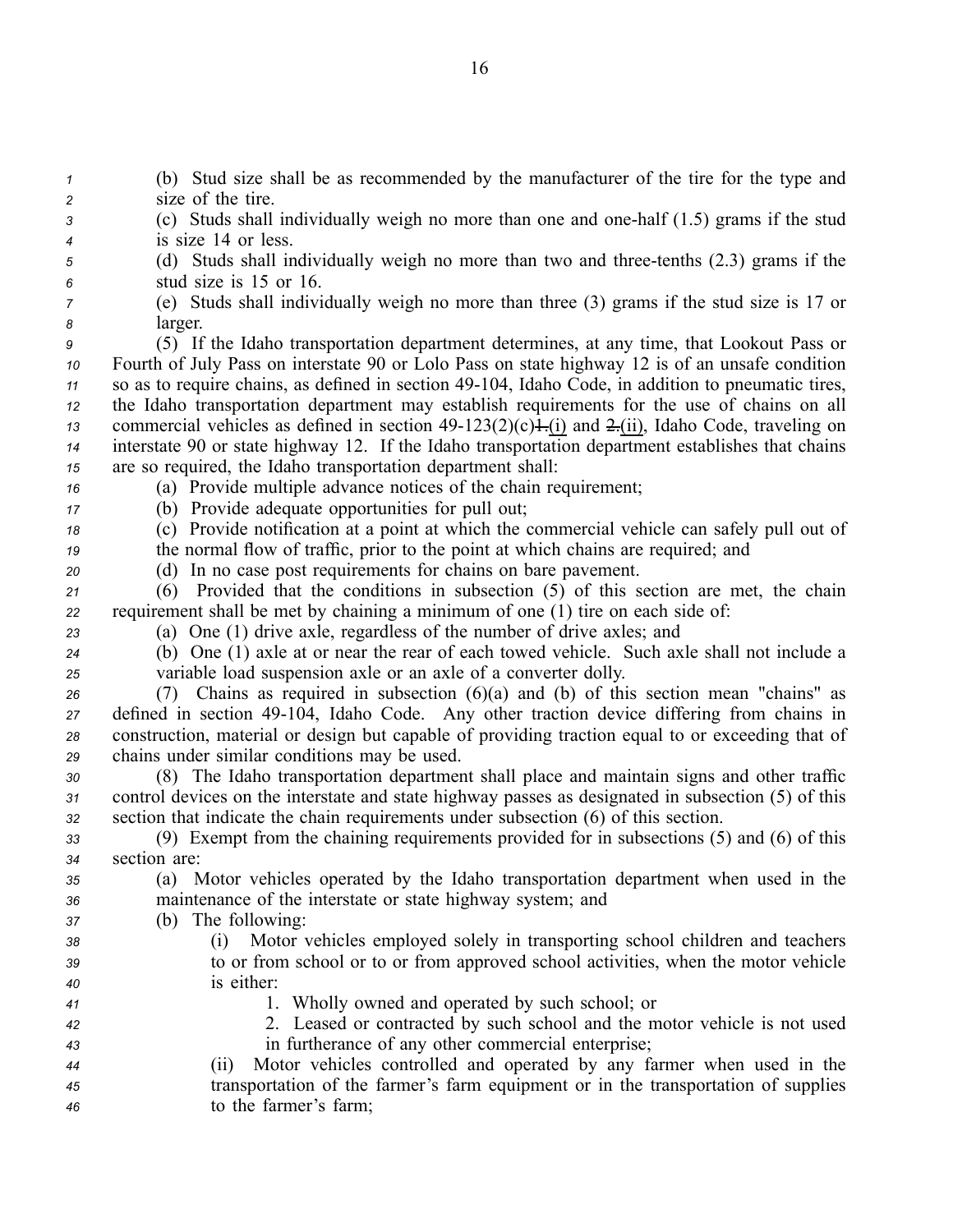- *<sup>1</sup>* (iii) The transportation of agricultural products including fresh fruits and *<sup>2</sup>* vegetables, livestock, livestock feed or manure at any time of the year;
- *<sup>3</sup>* (iv) Motor propelled vehicles for the sole purpose of carrying United States mail *<sup>4</sup>* or property belonging to the United States;
- *<sup>5</sup>* (v) Motor carriers transporting products of the forest at any time of the year, *<sup>6</sup>* including chip trucks;
- *<sup>7</sup>* (vi) Motor carriers transporting products of the mine including sand, gravel and *<sup>8</sup>* aggregates thereof, excepting petroleum products; and
- *<sup>9</sup>* (vii) Vehicles properly equipped, designed and customarily used for the *<sup>10</sup>* transportation of disabled or abandoned vehicles by means of <sup>a</sup> crane, hoist, tow *<sup>11</sup>* bar, dolly or roll bed, commonly known as <sup>a</sup> "wrecker truck" or "tow truck."
- 12 SECTION 11. That Section 67-7101, Idaho Code, be, and the same is hereby amended to *<sup>13</sup>* read as follows:
- 14 67-7101. DEFINITIONS. In this chapter:
- *15* (1) "All-terrain vehicle (ATV)" means any recreation vehicle with three (3) or more tires, *<sup>16</sup>* under nine hundred (900) pounds and fifty (50) inches or less in width, having <sup>a</sup> wheelbase 17 of sixty-one (61) inches or less, traveling on low pressure tires of ten (10) psi or less, has *<sup>18</sup>* handlebar steering and <sup>a</sup> seat designed to be straddled by the operator.
- *<sup>19</sup>* (2) "Board" means the park and recreation board created under authority of section *<sup>20</sup>* 674221, Idaho Code.
- *<sup>21</sup>* (3) "Bona fide snowmobile program" means services or facilities as approved by the *<sup>22</sup>* department that will benefit snowmobilers such as snowmobile trail grooming, plowing and *<sup>23</sup>* maintaining snowmobile parking areas and facilities, and trail signing.
- *<sup>24</sup>* (4) "Dealer" means any person who engages in the retail sales of or rental of 25 snowmobiles, motorbikes, utility type vehicles or all-terrain vehicles.
- *<sup>26</sup>* (5) "Department" means the Idaho department of parks and recreation.
- *<sup>27</sup>* (6) "Designated parking area" means an area located, constructed, maintained, and signed *<sup>28</sup>* with the approval of the land manager or owner.
- *<sup>29</sup>* (7) "Director" means the director of the department of parks and recreation.
- 30 (8) "Highway." (See section 40-109, Idaho Code, but excepting public roadway as *<sup>31</sup>* defined in this section)
- *32* (9) "Motorbike" means any self-propelled two (2) wheeled motorcycle or motor-driven *<sup>33</sup>* cycle, excluding tractor, designed for or capable of traveling off developed roadways and *<sup>34</sup>* highways and also referred to as trailbikes, enduro bikes, trials bikes, motocross bikes or dual *<sup>35</sup>* purpose motorcycles.
- 36 (10) "Off-highway vehicle" means an all-terrain vehicle, motorbike, specialty off-highway *<sup>37</sup>* vehicle or utility type vehicle as defined in this section.
- 38 (11) "Operator" means any person who is in physical control of a motorbike, all-terrain *39* vehicle, utility type vehicle, specialty off-highway vehicle or snowmobile.
- 40 (142) "Owner" means every person holding record title to a motorbike, all-terrain vehicle, 41 utility type vehicle, specialty off-highway vehicle or snowmobile and entitled to the use or *<sup>42</sup>* possession thereof, other than <sup>a</sup> lienholder or other person having <sup>a</sup> security interest only.
- *<sup>43</sup>* (123) "Person" means an individual, partnership, association, corporation, or any other *<sup>44</sup>* body or group of persons, whether incorporated or not, and regardless of the degree of formal *<sup>45</sup>* organization.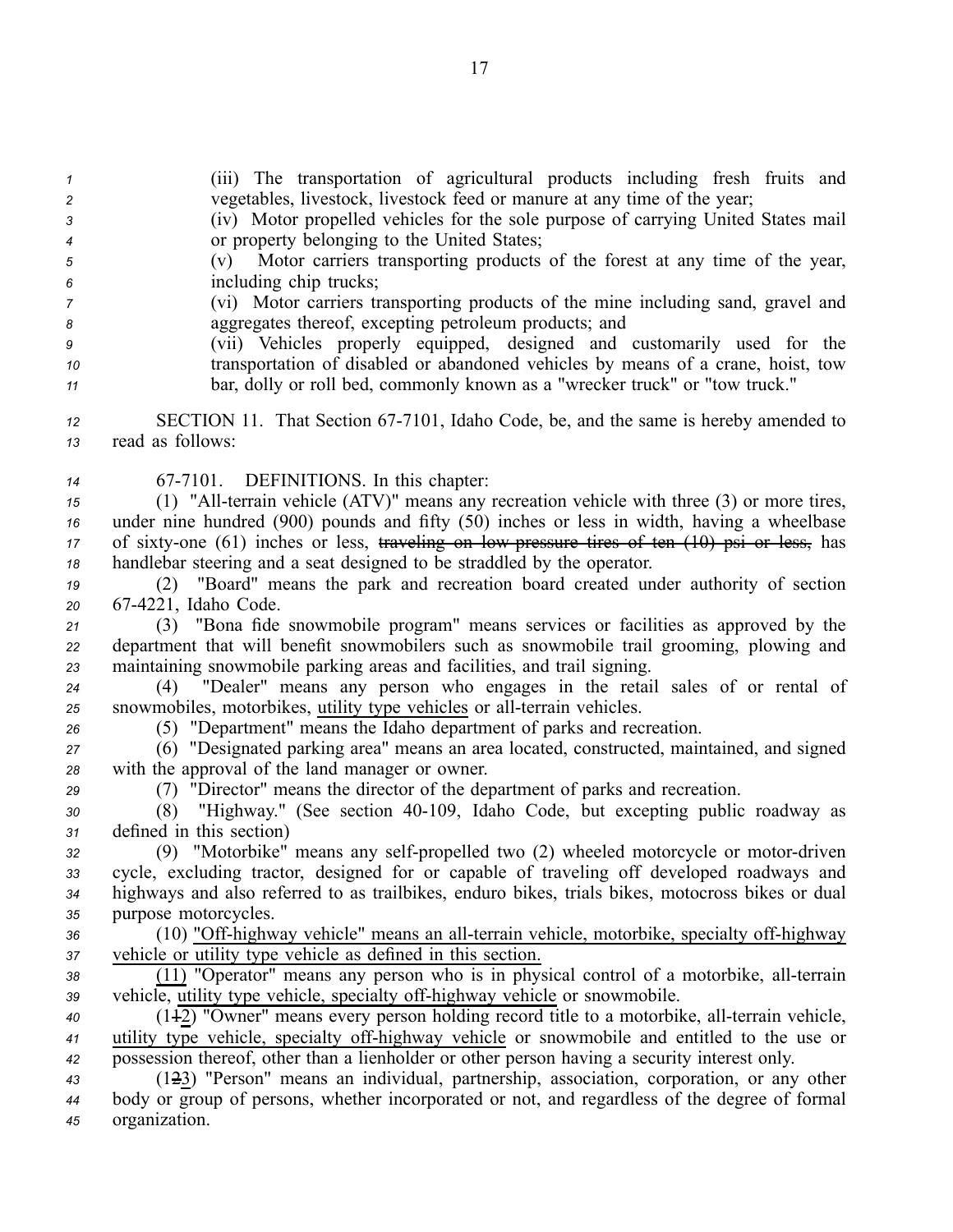*<sup>1</sup>* (134) "Public roadway" means all portions of any highway which are controlled by an *<sup>2</sup>* authority other than the Idaho transportation department.

<sup>3</sup> (145) "Snowmobile" means any self-propelled vehicle under one thousand (1,000) pounds *<sup>4</sup>* unladened gross weight, designed primarily for travel on snow or ice or over natural terrain, *<sup>5</sup>* which may be steered by tracks, skis, or runners.

 (16) "Specialty offhighway vehicle" means any vehicle manufactured, designed or constructed exclusively for off-highway operation that does not fit the definition of an 8 all-terrain vehicle, utility type vehicle or motorbike as defined in this section. The vehicle classification provided for in this subsection shall become effective on January 1, 2010.

 (157) "Utility type vehicle (UTV)" means any recreational motor vehicle other than an ATV, motorbike or snowmobile as defined in this section, designed for and capable of travel over designated unpaved roads, traveling on four (4) or more low pressure tires of twenty (20) 13 psi or less, maximum width less than seventy-four (74) inches, maximum weight less than two thousand  $(2,000)$  pounds,  $\Theta$  and having a wheelbase of ninety four one hundred ten  $(94110)$  inches or less. A utility type vehicle must have <sup>a</sup> minimum width of fifty (50) inches, <sup>a</sup> minimum weight  $\overline{of}$  at least nine hundred (900) pounds or a wheelbase of over sixty-one (61) inches. Utility type vehicle does not include golf carts, vehicles specially designed to carry 18 a disabled person, implements of husbandry as defined in section 49-110(2), Idaho Code, or vehicles otherwise registered under title 49, Idaho Code.

*<sup>20</sup>* (168) "Vendor" means any entity authorized by the department to sell recreational *<sup>21</sup>* registrations.

*<sup>22</sup>* (179) "Winter recreational parking locations" means designated parking areas established 23 and maintained with funds acquired from the cross-country skiing account.

*<sup>24</sup>* SECTION 12. That Section 677105, Idaho Code, be, and the same is hereby amended to *<sup>25</sup>* read as follows:

 677105. GOVERNMENT OWNERSHIP. Certificate of number and registration portions of this chapter shall not apply to snowmobiles, all-terrain vehicles, utility type 28 vehicles, specialty off-highway vehicles and motorbikes owned and operated by the federal government, <sup>a</sup> state governmen<sup>t</sup> or <sup>a</sup> subdivision of it.

*<sup>30</sup>* SECTION 13. That Section 677114, Idaho Code, be, and the same is hereby amended to *<sup>31</sup>* read as follows:

 677114. OPERATION UNDER THE INFLUENCE OF ALCOHOL, DRUGS OR ANY OTHER INTOXICATING SUBSTANCE. Any person driving or operating <sup>a</sup> snowmobile, 34 motorbike, utility type vehicle, specialty off-highway vehicle or all-terrain vehicle under the influence of alcohol, drugs or any other intoxicating substance on <sup>a</sup> public roadway or highway, as authorized in this chapter or in section 49426(3) and (4), Idaho Code, or off road 37 off-highway shall be guilty of a misdemeanor.

38 SECTION 14. That Section 67-7122, Idaho Code, be, and the same is hereby amended to *<sup>39</sup>* read as follows:

*<sup>40</sup>* 677122. REQUIREMENTS – REGISTRATION – PROCEDURE. (1) On or before 41 January 1 of each year, the owner of any all-terrain vehicle, motorbike, specialty off-highway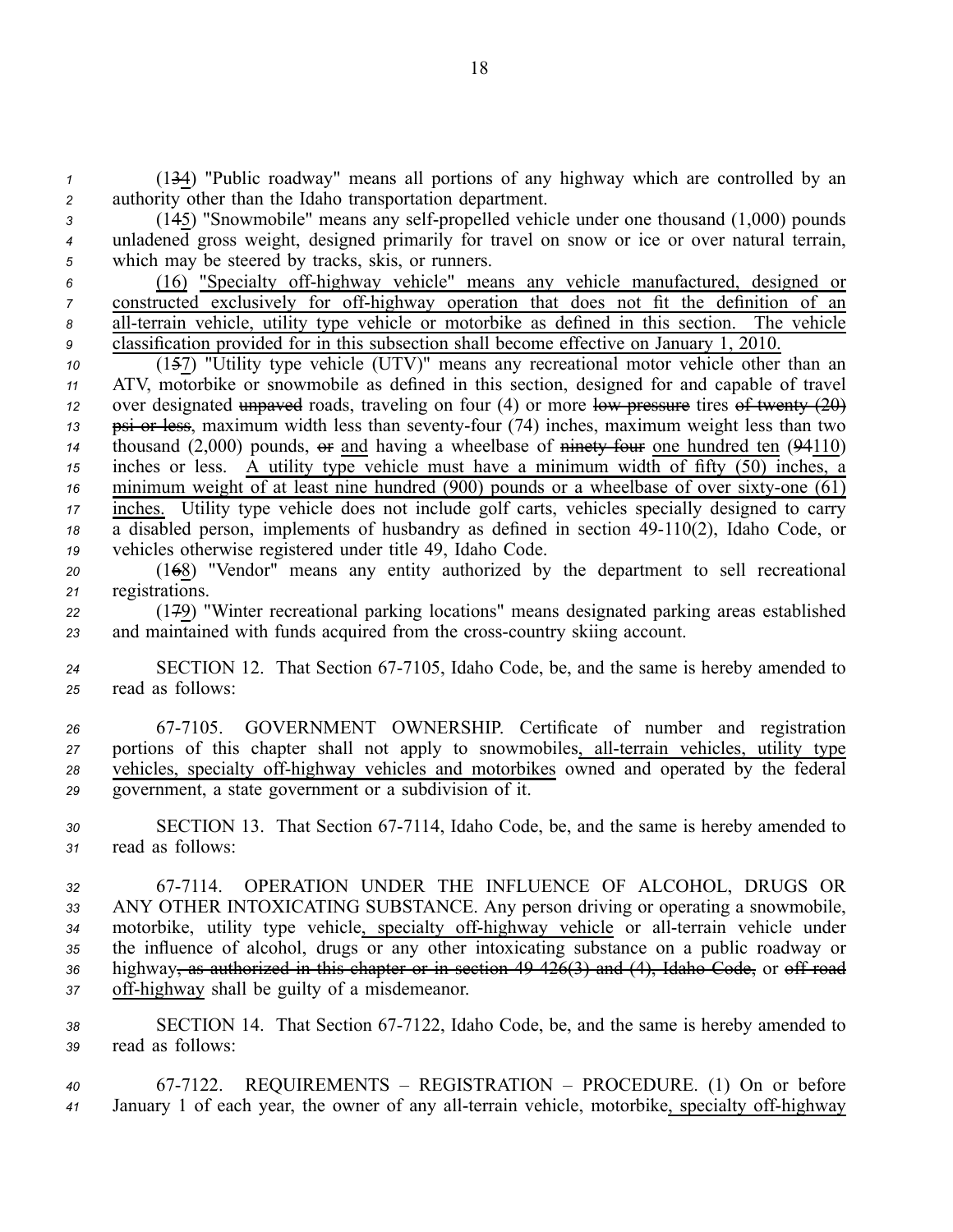vehicle or utility type vehicle as defined in section 67-7101, Idaho Code, or any motorcycle 2 as defined in section 49-114, Idaho Code, used off public highways, on unpaved highways 3 located on state public lands or federal public lands which are not part of the highway system of the state of Idaho or on highways as prescribed in section 49426(3) and (4), Idaho Code, but excluding those vehicles used exclusively on private land for agricultural use or used exclusively for snow removal purposes as provided in section 49426(2), Idaho Code, shall register that vehicle with the county assessor or other county motor vehicle office as may be designated by the county assessor at any vendor authorized by the department. Effective January 1, 2010, <sup>a</sup> A fee of ten twelve dollars (\$102.00) shall be charged for each registration, which fee includes a one dollar and fifty cent (\$1.50) fee to be retained by the equally assessor vendor and the remainder of which shall be remitted to the department together with <sup>a</sup> duplicate copy of the application form, noting the number of the registration sticker issued.

13 (2) At the time of sale from any dealer, eEach motorbike, all-terrain vehicle or utility type vehicle sold to an Idaho resident, but excluding those vehicles to be used exclusively on private land for agricultural use or used exclusively for snow removal purposes as provided in section 49426(2), Idaho Code, must be registered.

*<sup>17</sup>* (a) Application blanks and registration stickers shall be supplied by the department and *<sup>18</sup>* the registration sticker shall be issued to the person making application for registration.

- *<sup>19</sup>* (b) All registration stickers which are issued shall be in force through December 31 of *20* the issued year. All registration stickers shall be renewed by the owner of the all-terrain *21* vehicle, motorbike, specialty off-highway vehicle or utility type vehicle in the same *<sup>22</sup>* manner provided for in the initial securing of the same or with any vendor authorized *<sup>23</sup>* by the department. A vendor issuing <sup>a</sup> renewal registration sticker shall retain <sup>a</sup> one 24 dollar and fifty cent (\$1.50) vendor fee and remit the remainder of the ten twelve dollar *<sup>25</sup>* (\$102.00) renewal registration sticker fee to the department together with <sup>a</sup> duplicate copy *<sup>26</sup>* of the application form, noting the number of the registration sticker issued.
- *<sup>27</sup>* (c) The issued registration sticker shall be placed upon the restricted vehicle license plate 28 of the all-terrain vehicle, motorbike or utility type vehicle, or upon the license plate right *<sup>29</sup>* fork of <sup>a</sup> vehicle registered pursuan<sup>t</sup> to section 49402(3), Idaho Code, or of <sup>a</sup> motorbike *30* if used exclusively off-highway, or upon the rear fender of an all-terrain vehicle, 31 specialty off-highway vehicle or utility type vehicle if used exclusively off-highway. The *<sup>32</sup>* placement shall be made in such <sup>a</sup> manner that it is completely visible, does not cover the *<sup>33</sup>* license plate numbers or letters, if licensed, and shall be kept in <sup>a</sup> legible condition at all *<sup>34</sup>* times.

 (3) For operation of <sup>a</sup> motorbike that meets the requirements specified in section 49114(10), Idaho Code, on the public highways, the vehicle shall also be registered pursuan<sup>t</sup> to the provisions of section 49402(3), Idaho Code. A motorbike that meets the requirements specified in section 49114(10), Idaho Code, and that is registered pursuan<sup>t</sup> to section 49402(3), Idaho Code, shall not be required to obtain <sup>a</sup> restricted license plate pursuan<sup>t</sup> to 40 section 49-402(4), Idaho Code. A motorbike, all-terrain vehicle, specialty off-highway vehicle or utility type vehicle operated exclusively offhighway or on highways located on state lands or federal lands which are not par<sup>t</sup> of the highway system of the state of Idaho and that meet the registration requirements specified in this section shall not be required to obtain <sup>a</sup> restricted vehicle license plate pursuant to section 49-402(4), Idaho Code.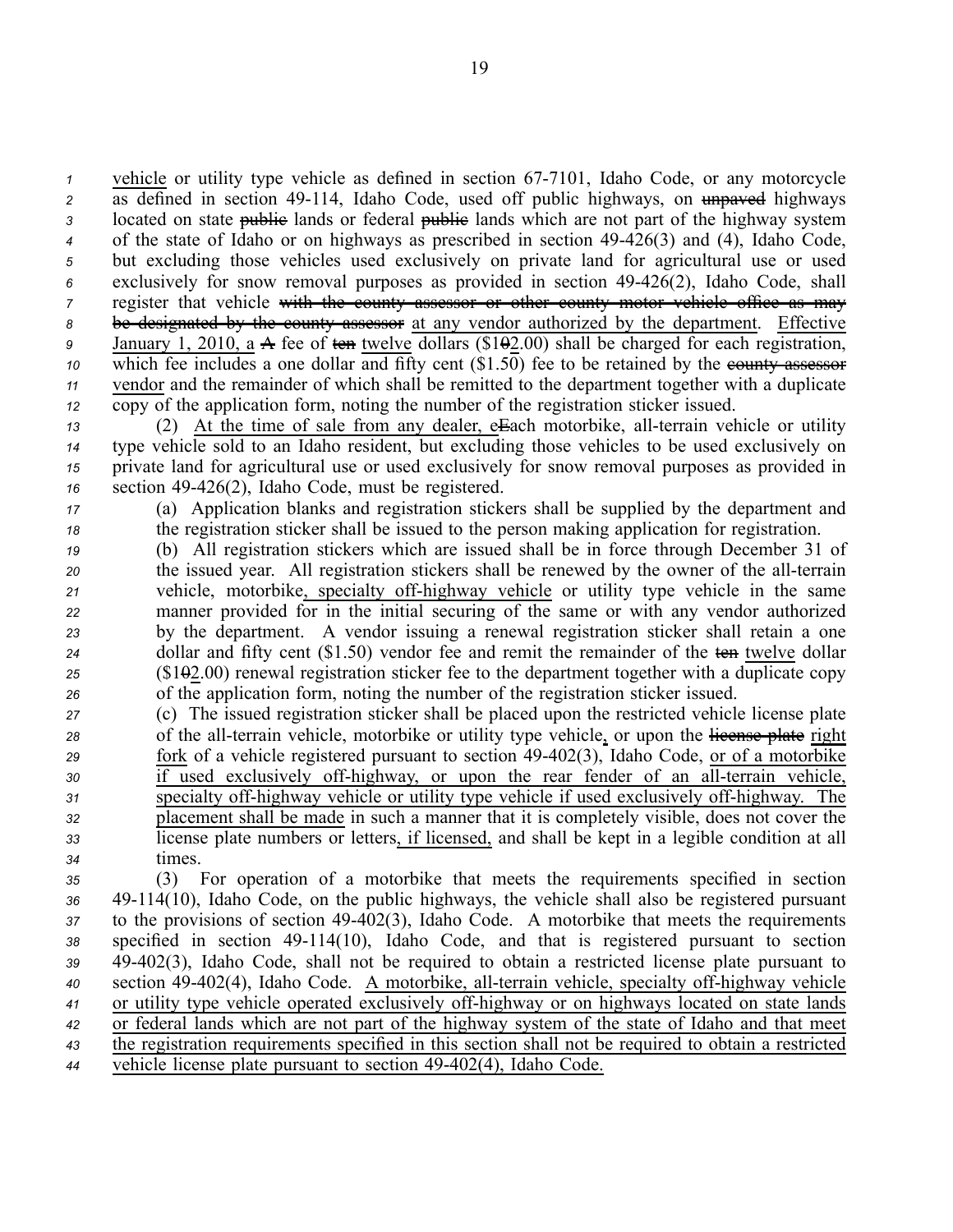(4) Nonresidents shall be allowed to purchase <sup>a</sup> restricted vehicle license plate pursuan<sup>t</sup> <sup>2</sup> to section 49-402(4), Idaho Code, and/or a sticker for an all-terrain vehicle, motorbike or utility type vehicle. 4 SECTION 15. That Section 67-7124, Idaho Code, be, and the same is hereby amended to read as follows: 6 67-7124. NONRESIDENT – EXEMPTION. (1) The provisions of section 67-7122, Idaho Code, regarding registration shall not apply to any nonresident owner; provided that if <sup>a</sup> nonresident owner operates the vehicle for over thirty (30) days within this state he shall be <sup>9</sup> subject to the registration provisions of law the all-terrain vehicle, utility type vehicle, specialty 10 off-highway vehicle or motorbike is currently and properly registered in the state of residence. Owners of an all-terrain vehicle, utility type vehicle, specialty off-highway vehicle or motorbike from states that do not have <sup>a</sup> registration requirement shall be registered in Idaho under the provisions of section 67-7122, Idaho Code, prior to operation in this state. 14 (2) Nonresidents with an all-terrain vehicle, utility type vehicle, specialty off-highway vehicle or motorbike registered in another state shall have the same use privileges and responsibilities as <sup>a</sup> resident of this state with <sup>a</sup> properly registered vehicle. 17 SECTION 16. That Section 67-7126, Idaho Code, be, and the same is hereby amended to read as follows: 677126. ESTABLISHMENT OF ACCOUNT – DISTRIBUTION OF FEES. There is established in the state treasurer's office an account to be known and designated as the <sup>21</sup> "motorbike recreation account." The ten twelve dollar  $(\$1\Theta2.00)$  fee collected for off-highway vehicle registration stickers shall be allocated as follows: (1) Vendors shall charge and retain one dollar and fifty cents (\$1.50) for <sup>a</sup> handling fee; (2) Up to fifteen percen<sup>t</sup> (15%) shall be allotted to the department for administration and for the production of registration stickers, which moneys shall be placed in the motorbike recreation account. The department shall annually publish <sup>a</sup> repor<sup>t</sup> specifically identifying the uses of account moneys; 28 (3) One dollar (\$1.00) shall be deposited into the off-highway vehicle law enforcement fund. Moneys in said fund shall be paid and used as follows: 30 (a) Sheriffs of counties with a current or an actively developing off-highway vehicle law enforcement program recognized by the department shall receive moneys from the fund based upon <sup>a</sup> formula as provided in rule promulgated by the board; and 33 (b) Moneys from the fund shall be used only for off-highway related law enforcement activities; and (4) One dollar (\$1.00) shall be allocated to the Idaho department of lands to provide off-highway vehicle opportunities and to repair damage directly related to off-highway vehicle use. The department of lands shall annually publish <sup>a</sup> repor<sup>t</sup> specifically identifying the uses of moneys allocated pursuan<sup>t</sup> to this subsection; and (5) The remaining funds shall be transmitted to the state treasurer's office for deposit to the credit of the motorbike recreation account, all such moneys to be transmitted to the state treasurer on or before the 10th tenth day of each month. Collection of fees for offhighway vehicle registration shall not impose any additional liability on the state of Idaho or any of its political subdivisions or upon the employees of the state and

20